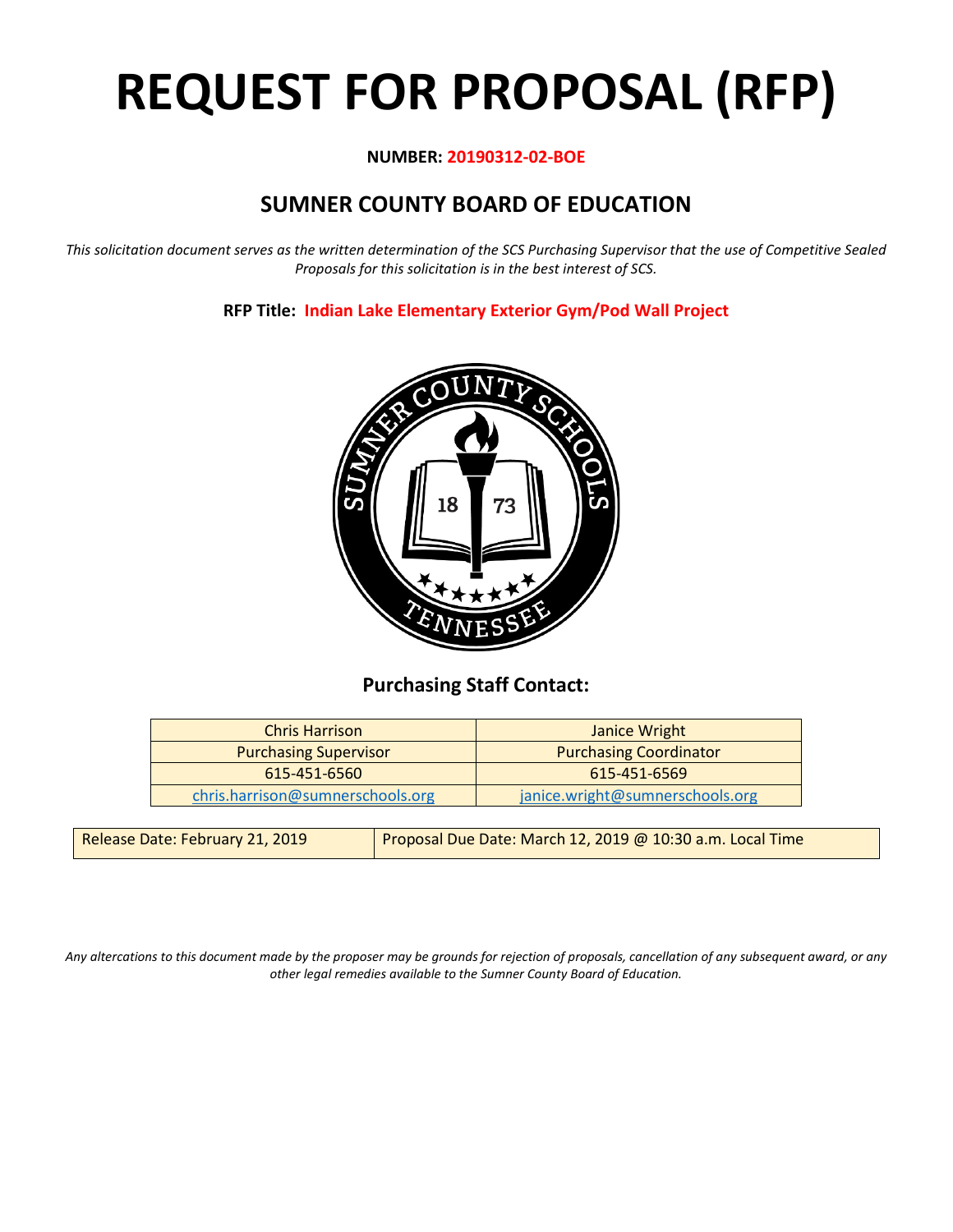# **NOTICE TO PROPOSERS**

There may be one or more amendments to this RFP. In order to receive communication for any such amendments issued specifically to this RFP, the proposer must provide a Notice of Intent to Propose to the Sumner County Board of Education (SCS) Purchasing Department. The proposer must utilize this form when submitting notice. The notice may be sent by email to: Purchasing Office, purchasing@sumnerschools.org. SCS will send amendments only to those proposers which complete and return this information by the deadline list in the RFP Schedule of Events (Section 4).

| <b>RFP Number:</b>          | 20190312-02-BOE Indian Lake Elementary Exterior Gym/Pod Wall Project |
|-----------------------------|----------------------------------------------------------------------|
| Company Name:               |                                                                      |
| <b>Mailing Address:</b>     |                                                                      |
|                             |                                                                      |
|                             |                                                                      |
| Phone Number:               |                                                                      |
| <b>Contact Person:</b>      |                                                                      |
| Email Address:              |                                                                      |
|                             |                                                                      |
| <b>Authorized Signature</b> |                                                                      |
| <b>Printed Name</b>         |                                                                      |
| Date                        |                                                                      |

Emailed amendments will be sent in a Microsoft Word (Office for Windows) or Portable Document Format (pdf) format. Any alterations to the document made by the proposer may be grounds for rejection of proposal, cancellation of any subsequent award or any other legal remedies available to the Sumner County Board of Education.

Amendments will also be posted on the SCS website **https://sumnerschools.org/index.php/current-bids-and-rfps** and attached to the solicitation listing as a PDF or WORD file. Check the particular solicitation on the Current Bids and RFPs webpage for any posted amendments.

By completing and returning this form, the Proposer has expressed its intent to provide a proposal for **20190312-02-BOE Indian Lake Elementary Exterior Gym/Pod Wall Project.**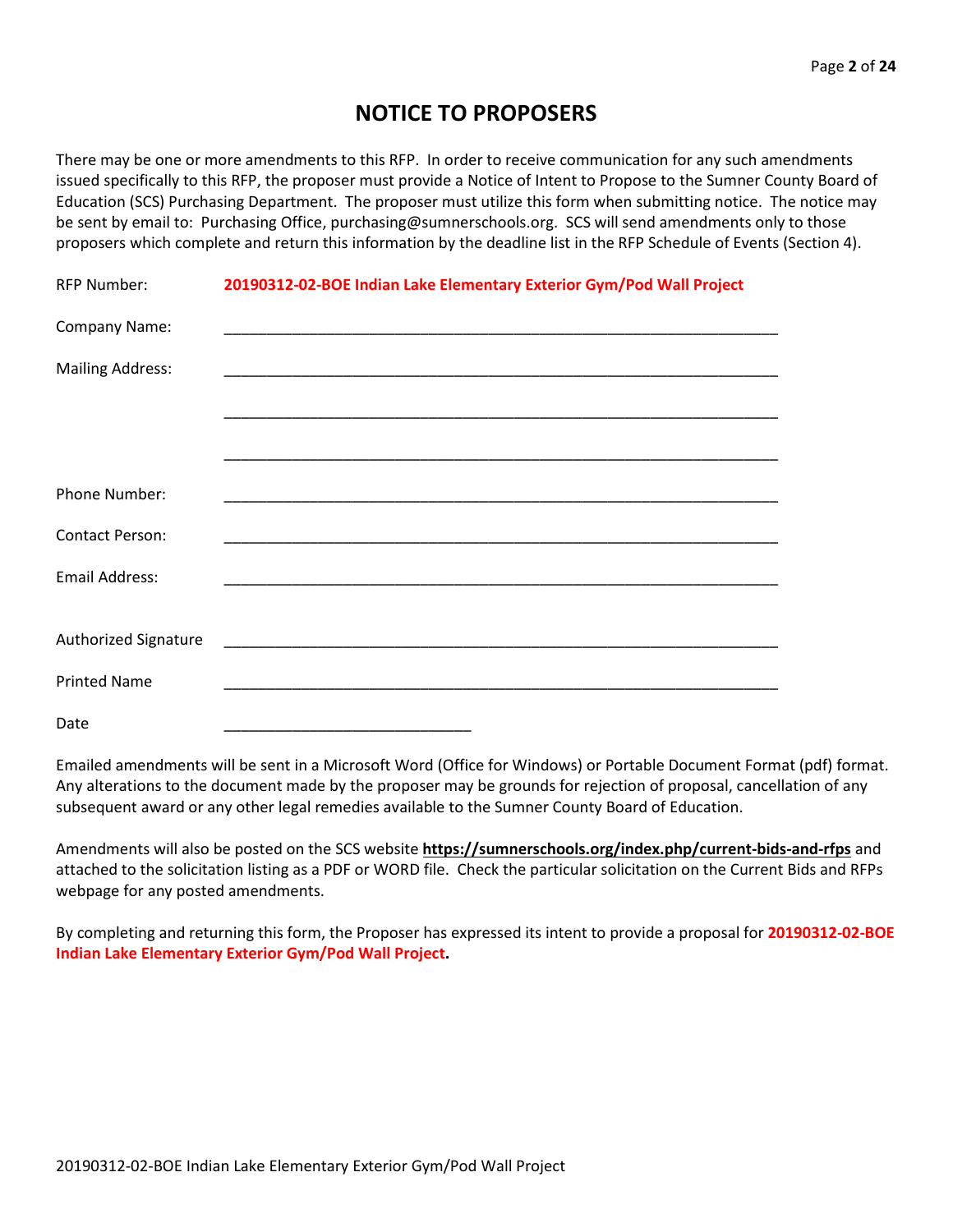# **TABLE OF CONTENTS**

- 1. Introduction/Overview
	- 1.1. Purpose
	- 1.2. Contact Information
- 2. Requirements
	- 2.1. Scope of Work/Specifications
	- 2.2. Contactor Obligations
- 3. Source Selection and Contract Award
- 4. Schedule of Events
- 5. Instructions for Proposal
	- 5.1. Required Forms
	- 5.2. New Vendors
	- 5.3. Acknowledgement of Insurance Requirements
	- 5.4. Clarification and Interpretation of RFP
	- 5.5. Proposal Package
	- 5.6. Delivery of Proposals
	- 5.7. Evaluation of Proposals
	- 5.8. Request for Clarification of Proposals
	- 5.9. Protests
- 6. Attachments
	- 6.1. Contact Information
	- 6.2. Bid Form/Certification
	- 6.3. References
	- 6.4. Certification Regarding Debarment or Suspension
	- 6.5. Condition of Submitting Proposal
	- 6.6. Statement of Non-Collusion
	- 6.7. Attestation Re Personnel
	- 6.8. Drug Free Workplace Affidavit
	- 6.9. IRS Form W-9
		- \**An online, fillable version can be found at https://www.irs.gov/pub/irs-pdf/fw9.pdf*
	- 6.10. Standard Terms & Conditions
	- 6.11. Vendor Checklist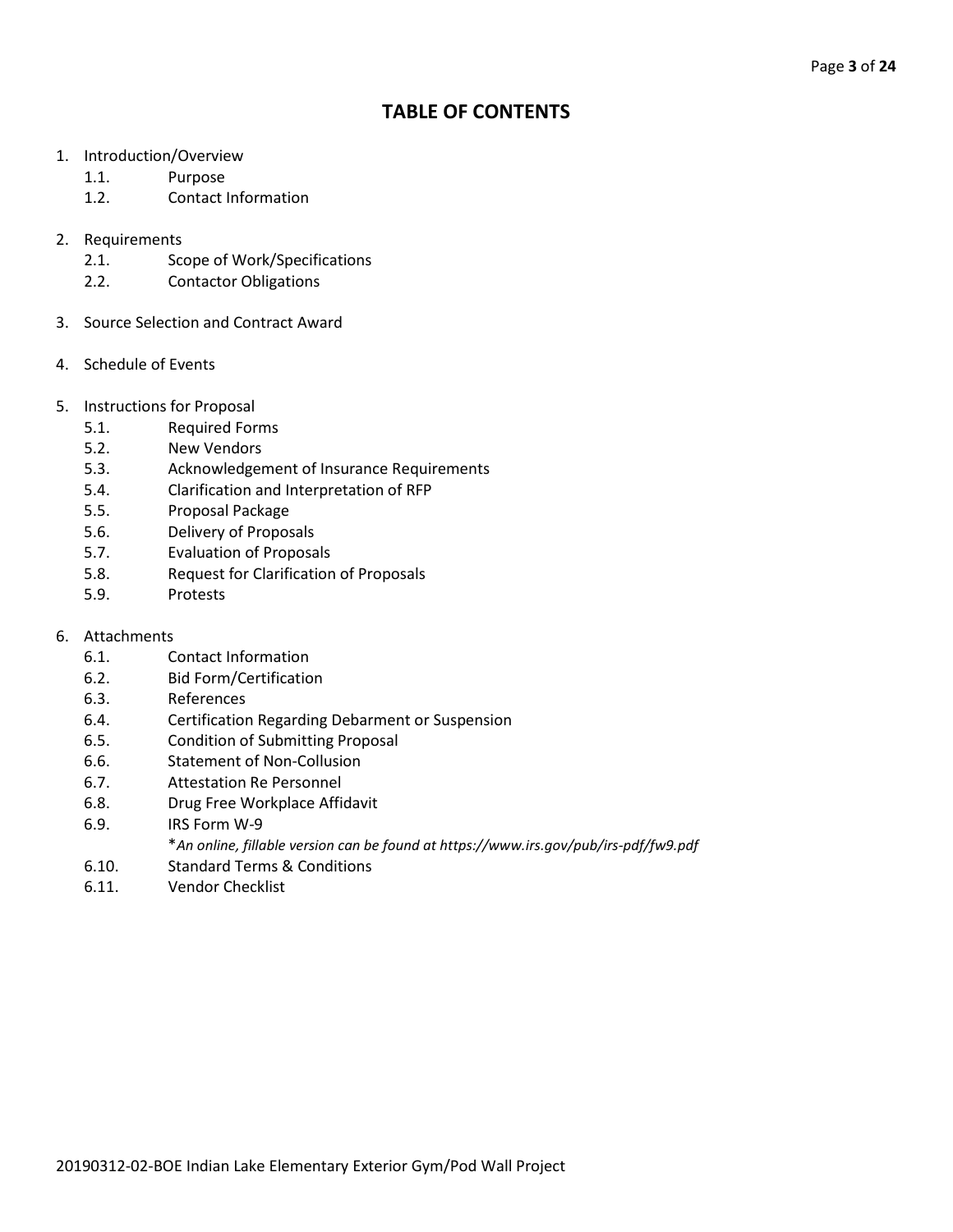#### 1. Introduction/Overview

#### 1.1. Purpose

The Sumner County Board of Education (SCS) is requesting sealed proposals for material and labor to cover existing exterior walls.

#### 1.2. Contact Information

Unauthorized contact regarding this RFP with employees or officials of SCS other than the Purchasing Supervisor named below may result in disqualification from this procurement process.

Interested parties must direct all communication regarding this RFP to the Purchasing Supervisor, who is SCSs only official point of contact for this RFP.

| <b>RFP Procedures</b>            | <b>RFP Specifications</b>                        |
|----------------------------------|--------------------------------------------------|
| Chris Harrison                   | Andy Brown                                       |
| <b>Purchasing Supervisor</b>     | Asst. Director for Facilities & Support Services |
| 1500 Airport Road                | 1500 Airport Road                                |
| Gallatin, TN 37066               | Gallatin, TN 37066                               |
| chris.harrison@sumnerschools.org | andrew.brown@sumnerschools.org                   |
| 615-451-6560                     | 615-451-5255                                     |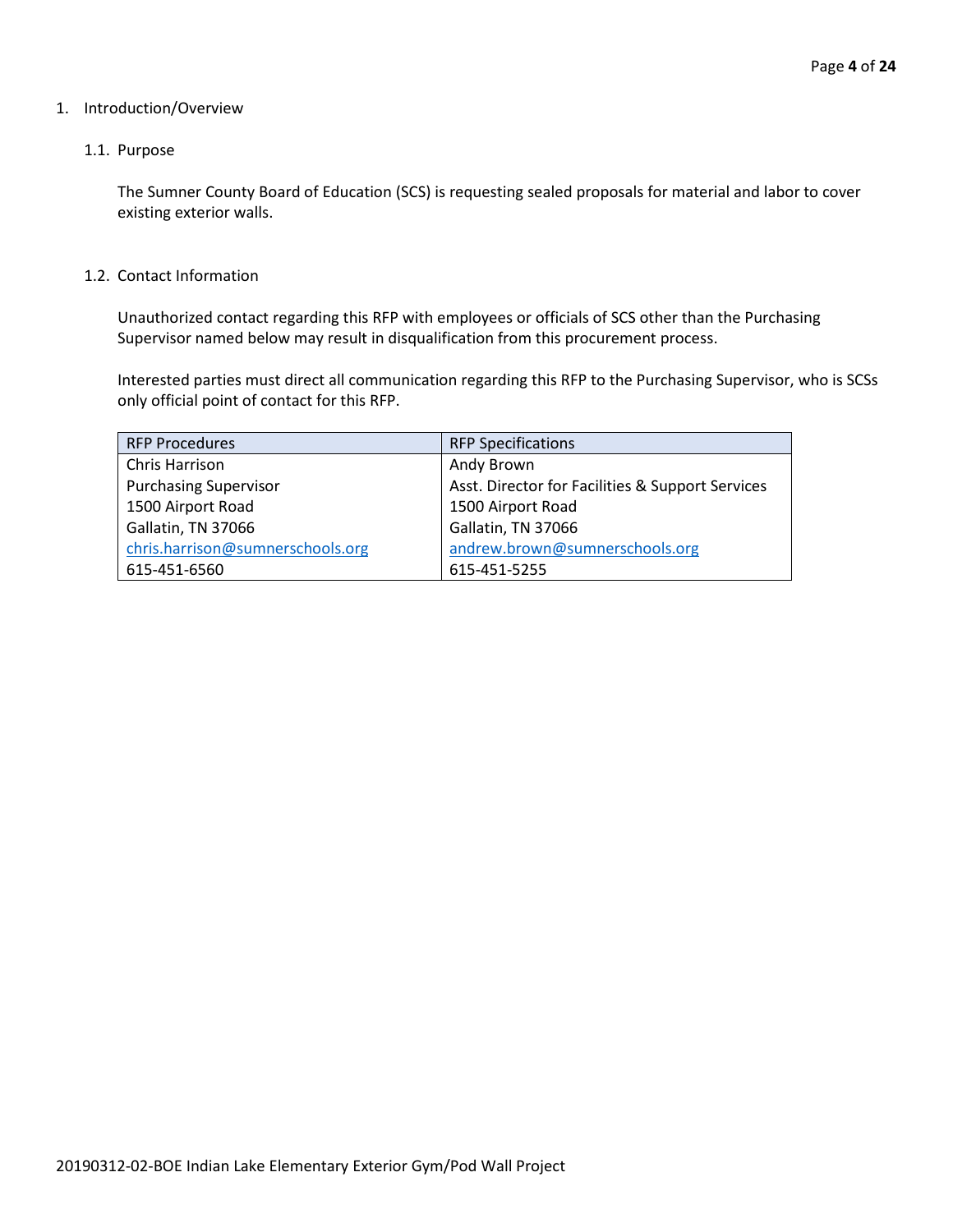## 2. Requirements

- 2.1. Scope of Work / Specifications
	- JOBSITE: Indian Lake Elementary 505 Indian Lake Road Hendersonville, TN 37075

## **Gym Roof Rectangle Walls**

- Includes material and labor to cover existing exterior walls on two rectangular sections on the roof.
	- o Approx. 153' x 65' rectangle with approx. 12' height walls
	- o Approx. 65' x 47' rectangle with approx. 3' height walls
- Materials:
	- o Foundry brand vinyl split shake or equivalent product
		- Installed on one (1) 153' x 65' rectangle wall
		- Color to be selected from manufacturer's standard color choices
	- o Vertical metal
		- **Panel-Loc Plus or equivalent product** 
			- $\geq$  29 gauge
			- $\geq$  36" wide, 9" rib on center,  $\frac{3}{4}$ " rib
			- $\geq 1.0$  mil thick paint system
			- $\triangleright$  Color to be selected from manufacturer's standard color choices
		- **IF** Installed on remaining three (3) rectangle walls
- Installation includes:
	- $\circ$  flashing, 0.27 aluminum, as needed at top perimeter edge of parapet roof at wall along with flashing where vertical walls terminate onto existing rubber roofing material;
	- o drilling and anchoring into existing wall surface at all attachment locations as each panel is installed;
	- o any necessary J-channel, coil, fasteners and sealant (NPC900 Solar Seal) as needed for installation;
	- o clean job site upon completion.

# **Pod Wall Enclosure**

- Includes material and labor to cover existing exterior walls on four raised roof pods with trapezoid shaped design approx. 36' x 25' with varying wall heights.
- Materials
	- o Vertical metal
		- Central States Manufacturing Panel-Loc Plus or equivalent product
			- $\geq$  29 gauge
			- $\geq$  36" wide, 9" rib on center, 34" rib
			- $\geq 1.0$  mil thick paint system
			- $\triangleright$  Color to be selected from manufacturer's standard color choices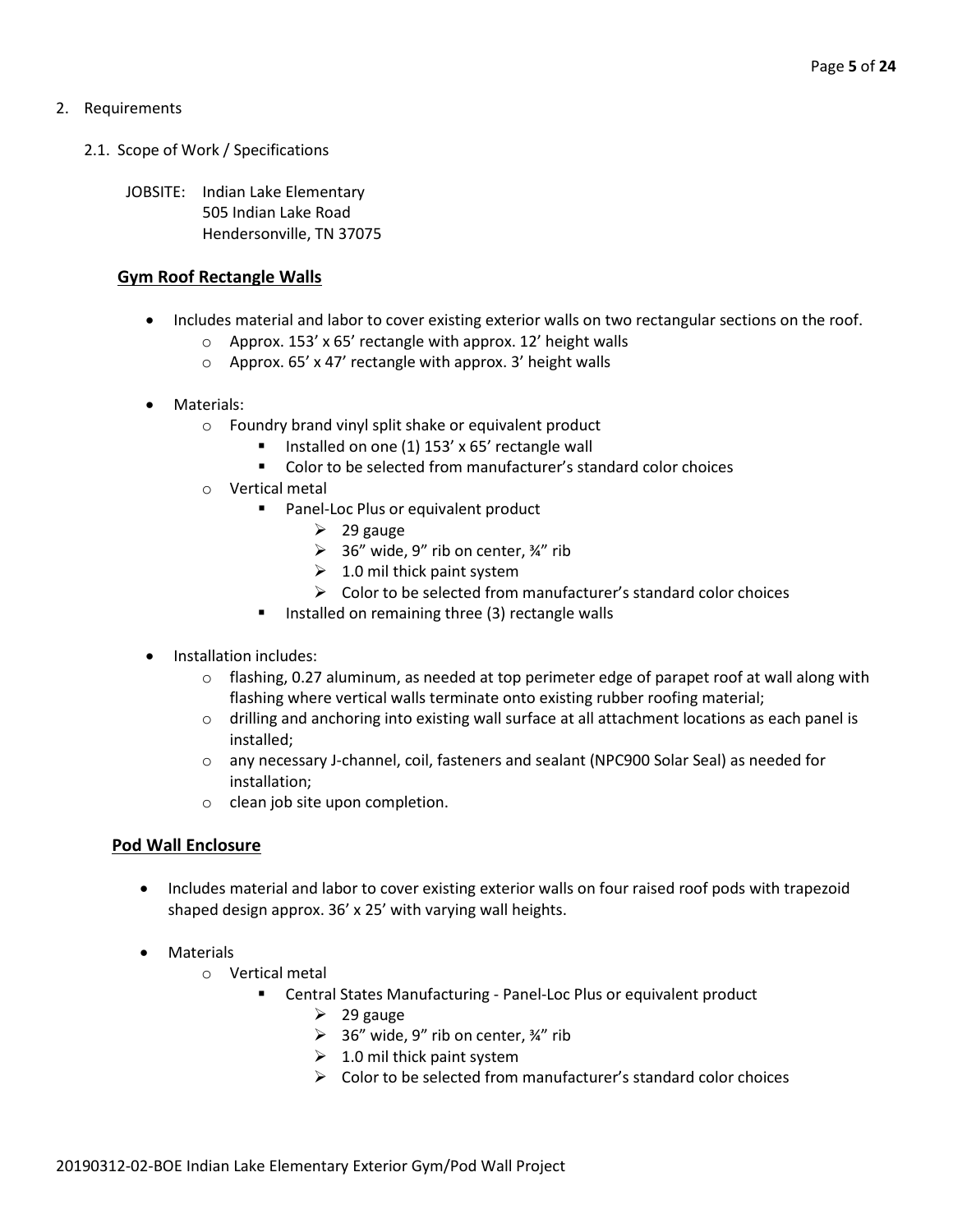- Installation includes:
	- $\circ$  installation on side walls, end and front walls will completely cover existing windows and encapsulate existing exposed brick and mortar joints;
	- o flashing installed onto existing rubber roof;
	- $\circ$  custom formed capping using 0.27 aluminum coil will be anchored onto existing surface;
	- o fasteners and sealant (NPC900 Solar Seal) as needed;
	- o clean job site upon completion.

#### 2.2. Standard Contractor Obligations

- Shall provide and obtain all necessary materials, equipment and labor to perform all items listed in the Scope of Work.
- Shall provide and obtain all necessary permits with Local, County, etc. agencies as required by law and as required in the Scope of Work.
- Shall schedule all necessary inspections with Local, County, etc. agencies as required by law.
- Shall strictly adhere to all specifications, engineered drawings and any other form of documentation related to the completion of the Scope of Work. SCS reserves the right to withhold partial or all payment until the work is completed to the specifications and satisfaction of SCS. Any work not completed to specifications will be the Contractor's sole responsibility and expense to redo.
- Shall dispose of all generated waste materials in compliance with all Local, State and Federal guidelines, regulations and requirements.
- Shall have property trained and experienced staff to facilitate the services specified in the Scope of Work. If applicable, the Contractor shall provide documentation that staff has received the manufacturers' certification to complete the services specified in the Statement of Work.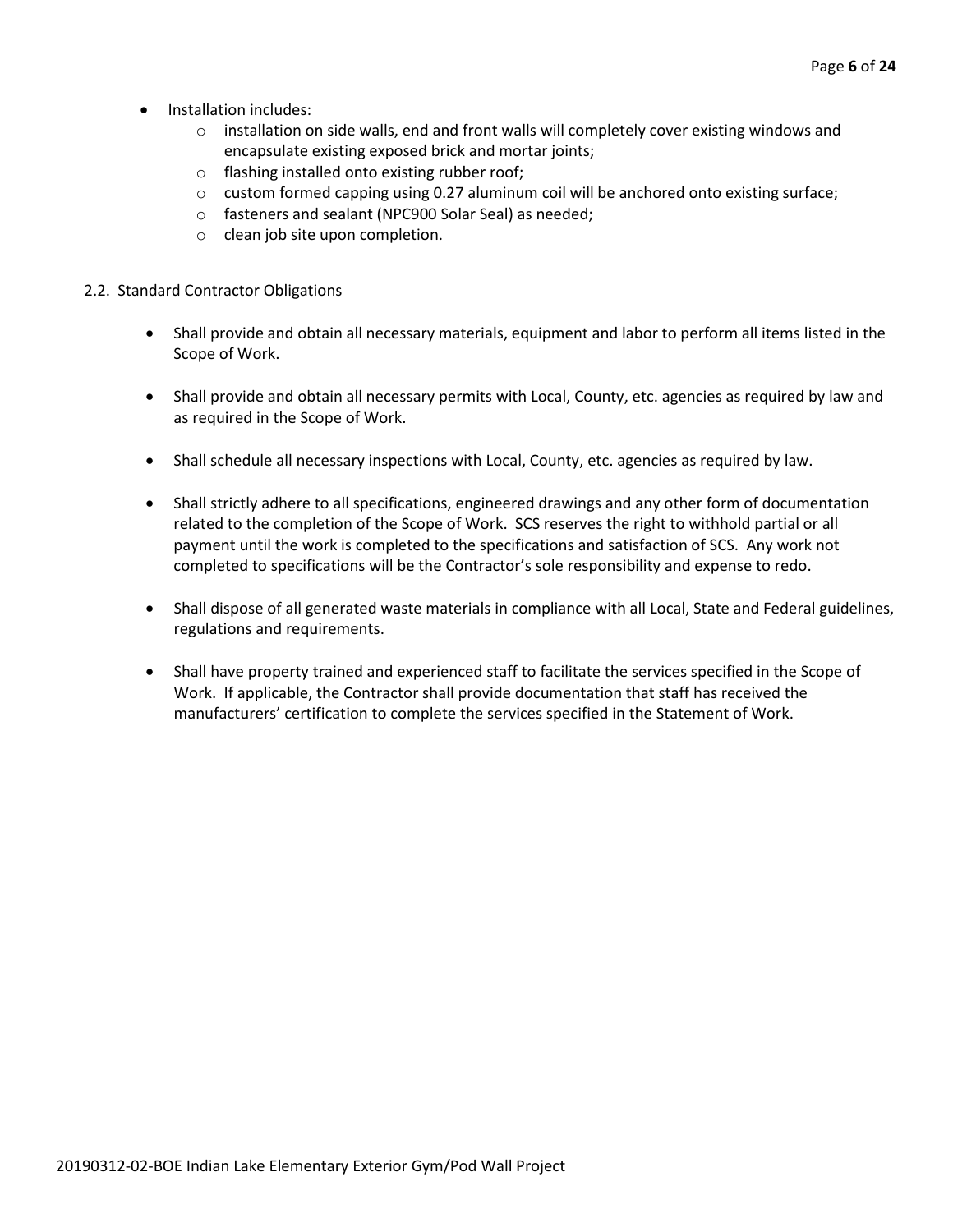- 3. Source Selection and Contract Award
	- Award(s), if made, will be made to the Responsive and Responsible proposer(s) whose proposal is most advantageous to SCS, taking into consideration price and the other evaluation criteria set forth in the RFP.
		- o General Criteria to be determined "Responsive"
			- Does the proposal include all required information, included completed attachment forms and affidavits?
			- Was the proposal delivered on or before the stated deadline? Did it include the required number of copies (hard & electronic)?
		- o General Criteria to be determined "Responsible"
			- Does the Proposer demonstrate an understanding of SCSs needs and proposed approach to the project?
			- **Does the Proposer possess the ability, capacity, skill and financial resources to provide the** service?
			- Can the Proposer take upon itself the responsibilities set forth in the RFP and produce the required outcomes in a timely fashion?
			- **Does the Proposer have the character, integrity, reputation, judgement, experience and** efficiency required for the project?
	- SCS reserves the right to enter into discussions with Proposers which have submitted proposals determined to be reasonably like of being considered for selection to assure a full understanding of and responsiveness to the RFP requirements. Every effort shall be afforded to assure fair and equal treatment with respect to the opportunity for discussion and/or revision of their respective proposals. Revisions may be permitted after the submission and prior to the award for the purpose of obtaining the best offers.
	- SCS reserves the right to negotiate price and contract terms and conditions with the most qualified proposer(s) to provide the requested service. If a mutually beneficial agreement with the lowest responsive and responsible Proposer is not reached, SCS reserves the right to enter into contract negotiations with the next lowest Proposer and continue this process until an agreement is reached.
	- Upon mutual agreement by both parties, SCS shall grant the right to extend the terms, conditions and prices of contract(s) awarded from this RFP to other Institutions (such as State, Local and/or Public Agencies) who express an interest in participating in any contract that results from this RFP. Each of the "piggyback" Institutions will issue their own purchasing documents for purchase of the goods/services. Proposer agrees that SCS shall bear no responsibility or liability for any agreements between Proposer and the other Institution(s) who desire to exercise this option.
- 4. Schedule of Events

| <b>RFP Issued</b>              | <b>February 21, 2019</b>               |
|--------------------------------|----------------------------------------|
| <b>Questions DEADLINE</b>      | March 5, 2019                          |
| <b>RFP Submission DEADLINE</b> | March 12, 2019 @ 10:30 a.m. Local Time |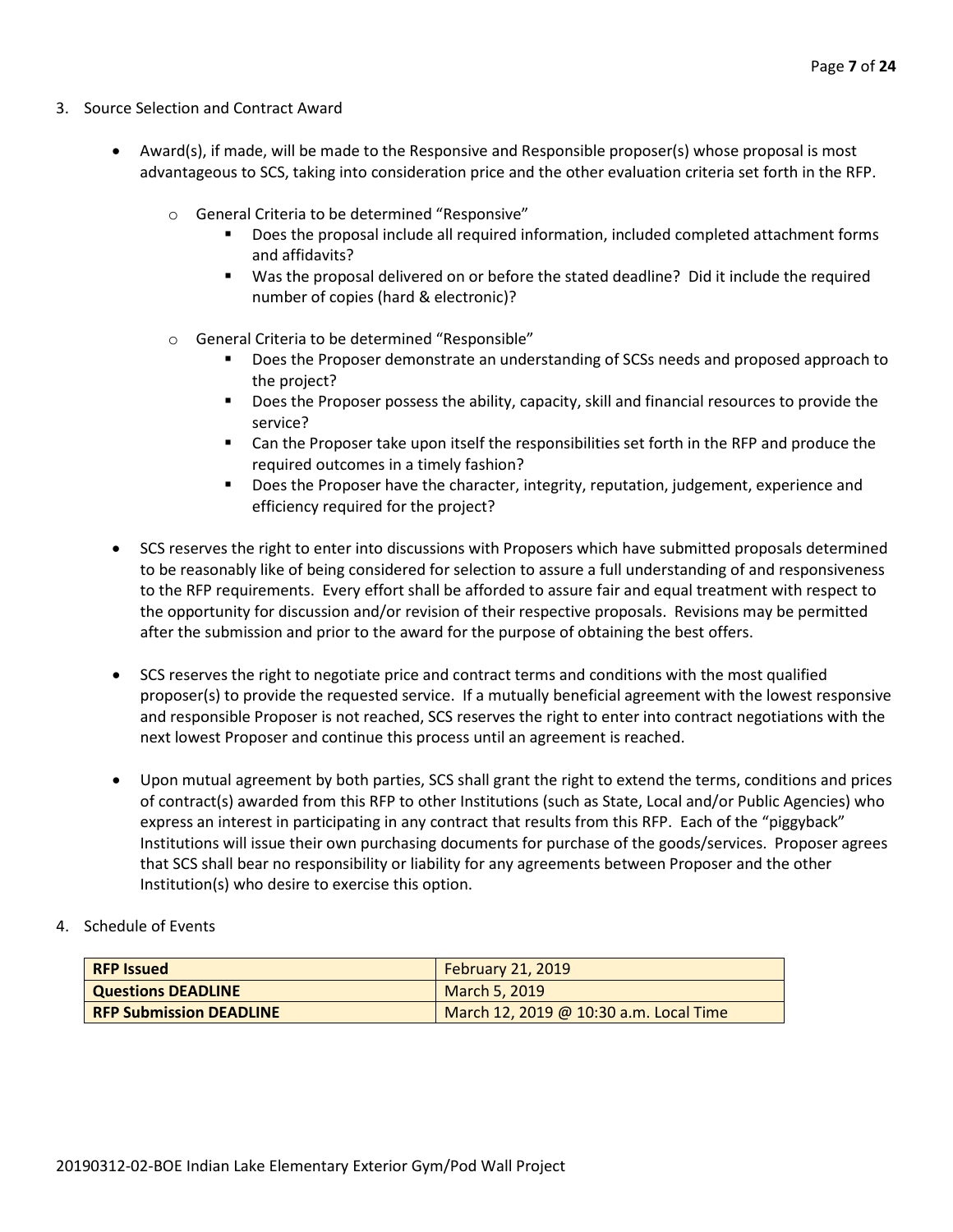#### 5. Instructions for Proposal

#### 5.1. Required Forms

- Proposer must complete and submit the Attachments in Section 6. Attachments may be omitted depending on the RFP requirements. Refer to the Table of Contents for omitted Attachments.
- Evidence of a valid State of Tennessee Business License and/or Sumner County Business License.
- For all vendors with annual purchases in excess of \$50,000; a Sumner County Business License must be on file with the SCS Finance Department. Evidence of the license must be provided within ten (10) working days following notification of award; otherwise, SCS may rescind its acceptance of the Proposer's proposal.
- Copy of State of Tennessee License (if applicable) in respective field.
- If applicable, the Proposer must include a copy of the contract(s) the Proposer will submit to be signed.

#### 5.2. New Vendors

- To comply with Internal Revenue Service requirements, all vendors who perform any type of service are required to have a current IRS Form W-9 on file with the SCS Finance Department. It is a mandatory requirement to complete the IRS Form W-9 (Attachment 6.9) included in this RFP.
- To comply with the Tennessee Lawful Employment Act (50-1-702 and 50-1-703), non-employees (individuals paid directly by the employer in exchange for the individual's labor or services) must have on file one (1) of the following documents:
	- o A valid Tennessee driver's license or photo identification;
	- $\circ$  A valid driver's license or photo identification from another state where the license requirements are at least as strict as those in Tennessee;
	- o A birth certificate issued by a U.S. state, jurisdiction or territory;
	- o A U.S. government issued certified birth certificate;
	- o A valid, unexpired U.S. passport;
	- o A U.S. certificate of birth abroad (DS-1350 or FS-545)
	- o A report of birth abroad of a U.S. citizen (FS-240);
	- o A certificate of citizenship (N560 or N561);
	- o A certificate of naturalization (N550, N570 or N578);
	- o A U.S citizen identification card (I-197 or I-179); or
	- $\circ$  Valid alien registration documentation or other proof of current immigration registration recognized by the United States Department of Homeland Security that contains the individual's complete legal name and current alien admission number or alien file number (or numbers if the individual has more than one number).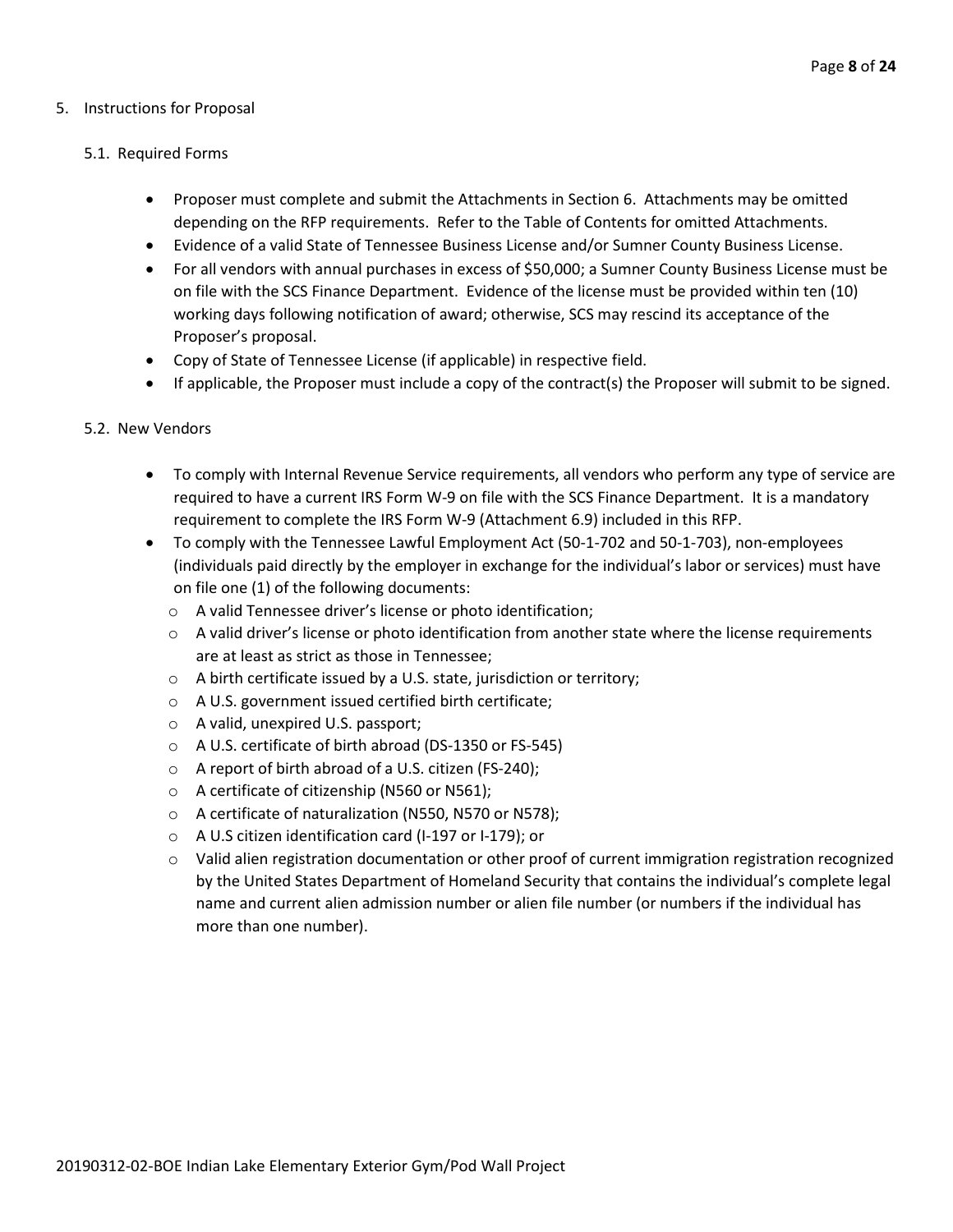5.3. Acknowledgement of Insurance Requirements

By submitting a proposal, Proposer acknowledges that it has read and understands the insurance requirements for the proposal. The Proposer who may have employees, contractors, subcontractors or agents working on SCS properties shall carry current certificates for general and professional liability insurance and for workers' compensation as indicated below. The owner or Principal of each Proposer must also be insured by workers' compensation if they perform any of the services on SCS properties. There will be no exceptions to the insurance requirement. Proposer also understands that the evidence of required insurance must be submitted within fifteen (15) working days following notification of its offer being accepted; otherwise, SCS may rescind its acceptance of the Proposers proposal.

• **General Liability**

| <b>General Aggregate</b> | \$2,000,000 |
|--------------------------|-------------|
| Each Occurrence          | \$1,000,000 |

## • **Workers Compensation**

| <b>Workers Compensation</b> | <b>Tennessee Statutory Limits</b> |
|-----------------------------|-----------------------------------|
| <b>Employer's Liability</b> | \$500,000                         |

5.4. Clarification and Interpretation of RFP

The words "must" and "shall" in the RFP indicate mandatory requirements. Taking exception to any mandatory requirement shall be considered grounds for rejection. There are other requirements that SCS considers important but not mandatory. It is important to respond in a concise manner to each section and submit an itemized list of all exceptions.

5.5. Proposal Package

The package containing the proposal must be sealed and clearly marked on the outside of the package:

# **"20190312-02-BOE Indian Lake Elementary Exterior Gym/Pod Wall Project" DO NOT OPEN**

All sealed proposals packages must include all of the following. Any sealed proposals are subject to rejection as non-conforming if any applicable item is not included.

- One (1) Complete Original
- Original Signature on Original Proposal. NO copied or digital signatures.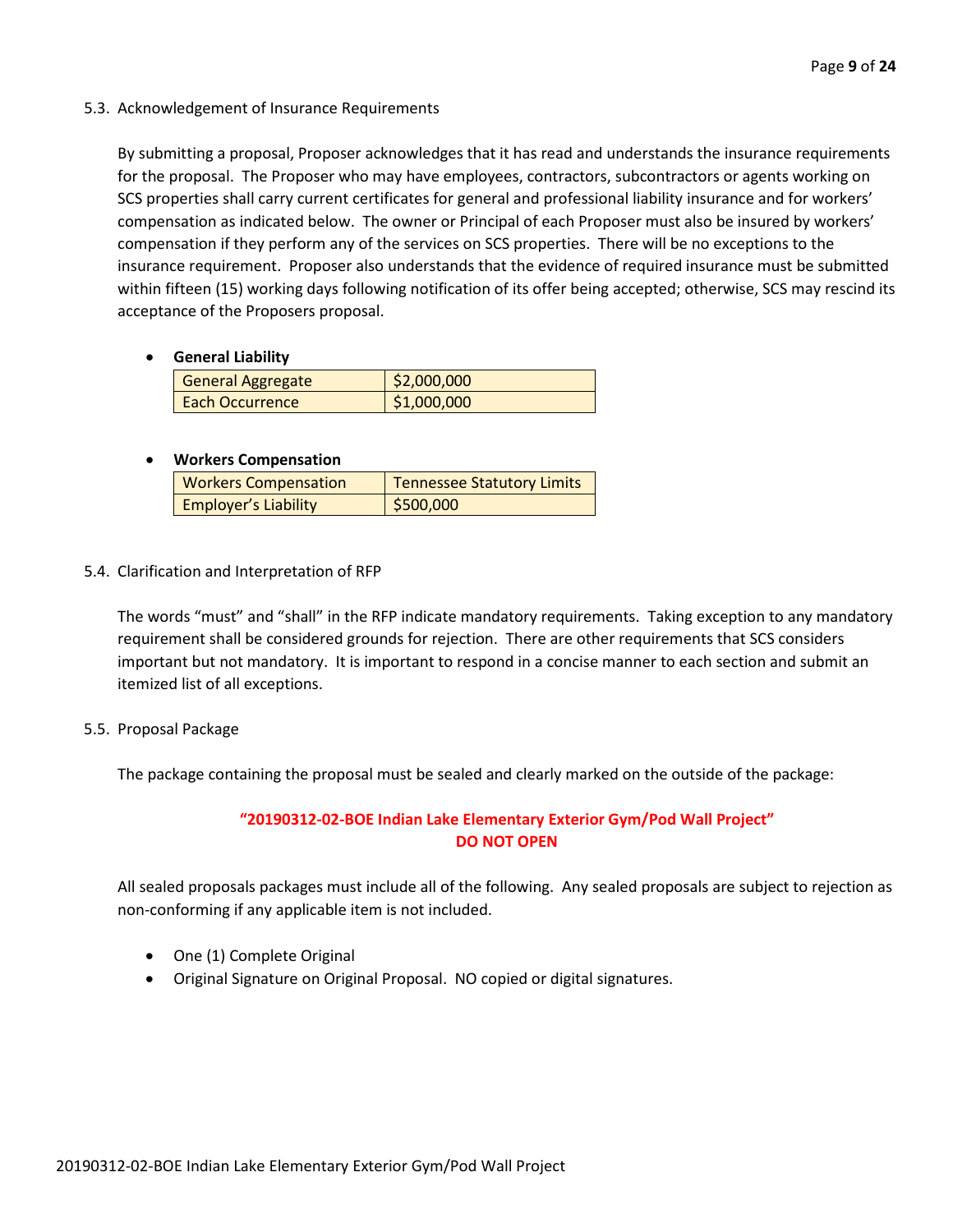The outside of the proposal package must be labeled as follows (if applicable):

- 1. Name of Company and Principal Owner, Business License Number, Expiration Date and License Classification.
- 2. In addition to Item 1, the same is applicable to masonry contractors if the work performed is > \$100,000.
- 3. In addition to Item 1, the same is applicable to HVAC, electrical, plumbing or A/C contractors if the work performed is > \$25,000.
- 4. In addition to Item 1, the same is applicable plus the Department of Environment & Conservation License Number and Classification, applicable to geothermal contractors if the work performed is > \$25,000.
- 5. If the prime contractor performs the masonry portion of the project or any of the above listed contractor skill sets and the work performed is > \$100,000; it must be so designated.
- 6. Only one (1) contractor in each classification listed shall be written on the bid envelope.

#### 5.6. Delivery of Proposals

Sealed proposals will be accepted until **March 12, 2019 @ 10:30 a.m. Local Time**. Proposals received after that time will be deemed invalid. Vendors mailing proposal packages must allow sufficient time to ensure receipt of their package by the time specified. SCS shall not accept proposals via electronic transmission such as email, fax, etc. There will be no exceptions. Proposals will be opened and read aloud. The reading of the bids will begin at **10:30 a.m. Local Time**.

Due to the nature of deliveries to the SCS Support Services Facility by carriers such as UPS, FedEx and such like; the proposal package will be accepted if the date and time on the delivery confirmation are indicated to be on or before the Proposal Deadline.

Delivery Address: Sumner County Board of Education Attn: Purchasing Supervisor 1500 Airport Road Gallatin, TN 37066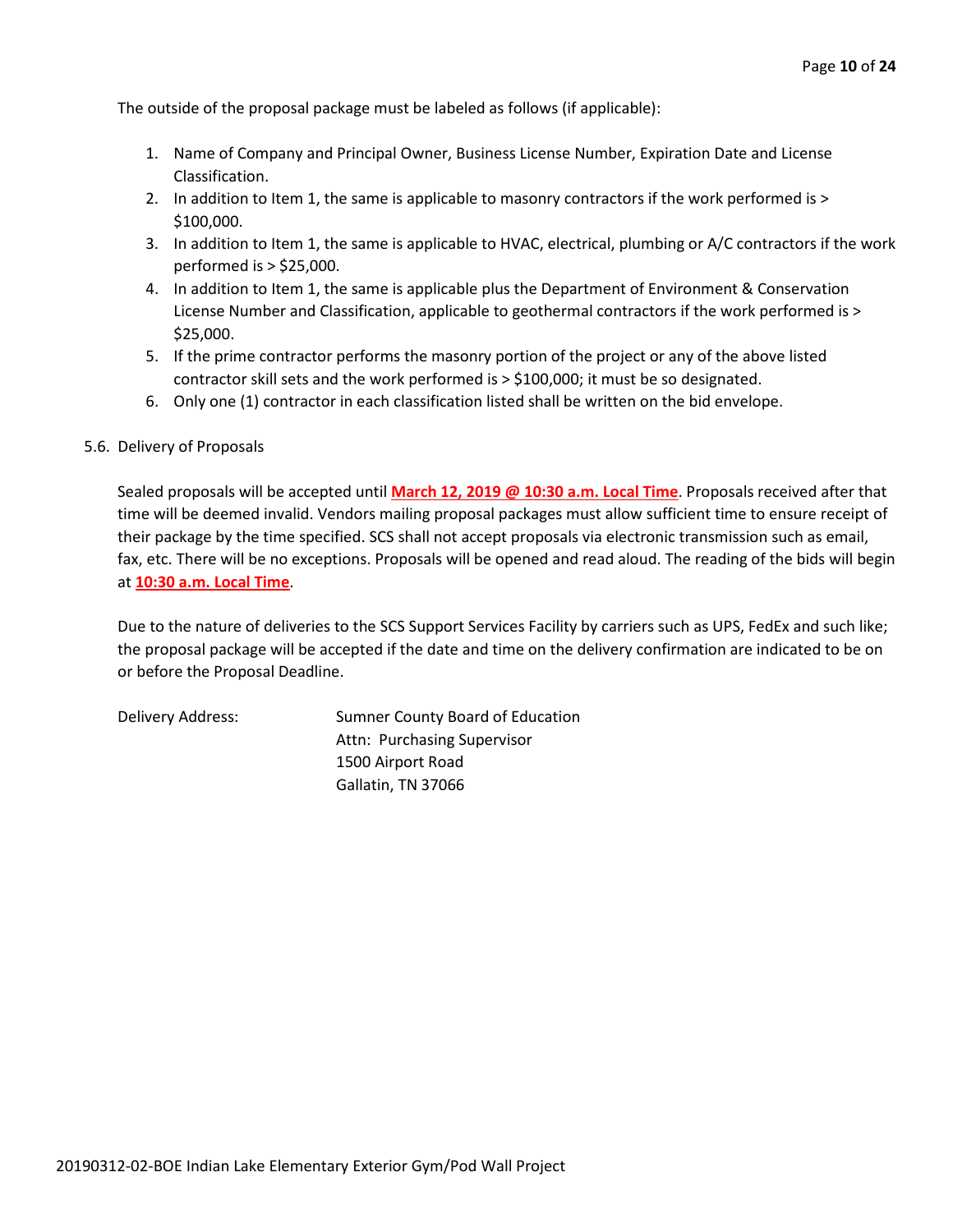#### 5.7. Evaluation of Proposals

The SCS Purchasing Supervisor will first examine the proposals to reject those that are clearly non-responsive to the stated requirements. Proposers who are determined to be non-responsive and/or non-responsible will be notified of this determination.

The evaluation process will include the following factors:

- Company Experience and Qualifications
	- o The nature and scope of the Proposers business.
	- $\circ$  The number of years the Proposer has been licensed to do business.
	- $\circ$  The number of years the Proposer has been providing the requested services.
	- o How many similarly sized or larger K-12 clients have you contract with?
- Compensation/Price Data
	- o Address all costs associated with performance of the contracted services.
- Past Performance and References
	- $\circ$  Provided a minimum of three (3) client references for similar projects in size and scope successfully completed by Proposer within the last three (3) years. Attachment 6.3.
	- $\circ$  SCS may also consider other sources of pertinent past performance information, including the districts own experience with the Proposer.
- 5.8. Request for Clarification of Proposals

Requests for clarification of proposals shall be distributed by the Purchasing Supervisor in writing (or email).

#### 5.9. Protests

In the event that any interested party finds any part of the listed specifications, terms or conditions to be discrepant, incomplete or otherwise questionable in any respect; it shall be the responsibility of the concerned party to notify the SCS Purchasing Office of such matters immediately upon receipt of the RFP. All notifications must be sent to the Purchasing Supervisor via email at [purchasing@sumnerschools.org.](mailto:purchasing@sumnerschools.org)

Any actual or prospective Proposer who is aggrieved in connection with the RFP or award of a contract may protest to the Purchasing Supervisor and/or the Sumner County Board of Education at its regularly scheduled meeting.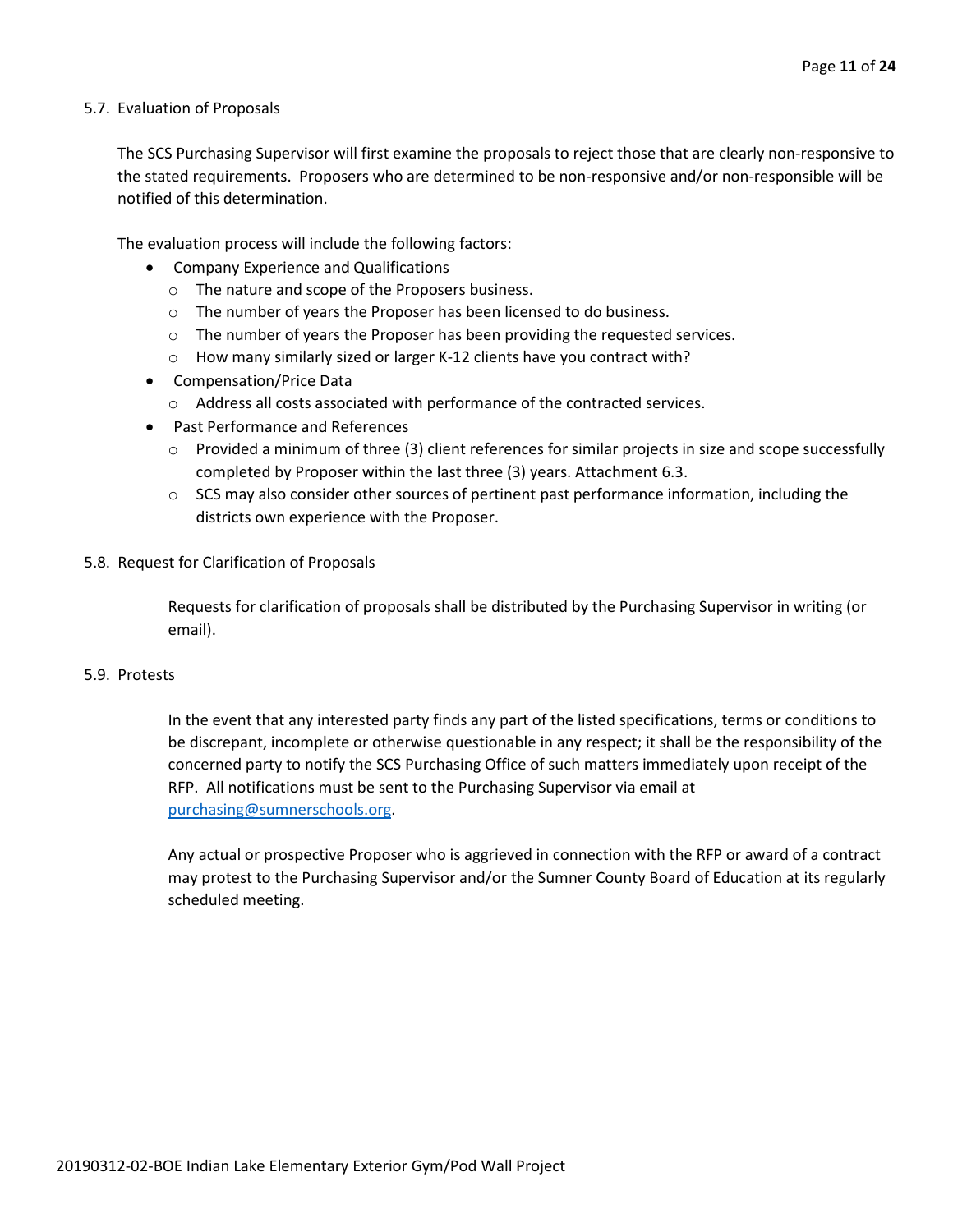#### **ATTACHMENT 6.1 - Contact Information**

| <b>Company Legal Name:</b>                 |          |  |  |
|--------------------------------------------|----------|--|--|
| <b>Company Official Address:</b>           |          |  |  |
|                                            |          |  |  |
| Company Web Site (URL):                    |          |  |  |
|                                            |          |  |  |
| Contact Person for project administration: |          |  |  |
|                                            |          |  |  |
|                                            |          |  |  |
|                                            |          |  |  |
|                                            | (office) |  |  |
|                                            | (mobile) |  |  |
|                                            |          |  |  |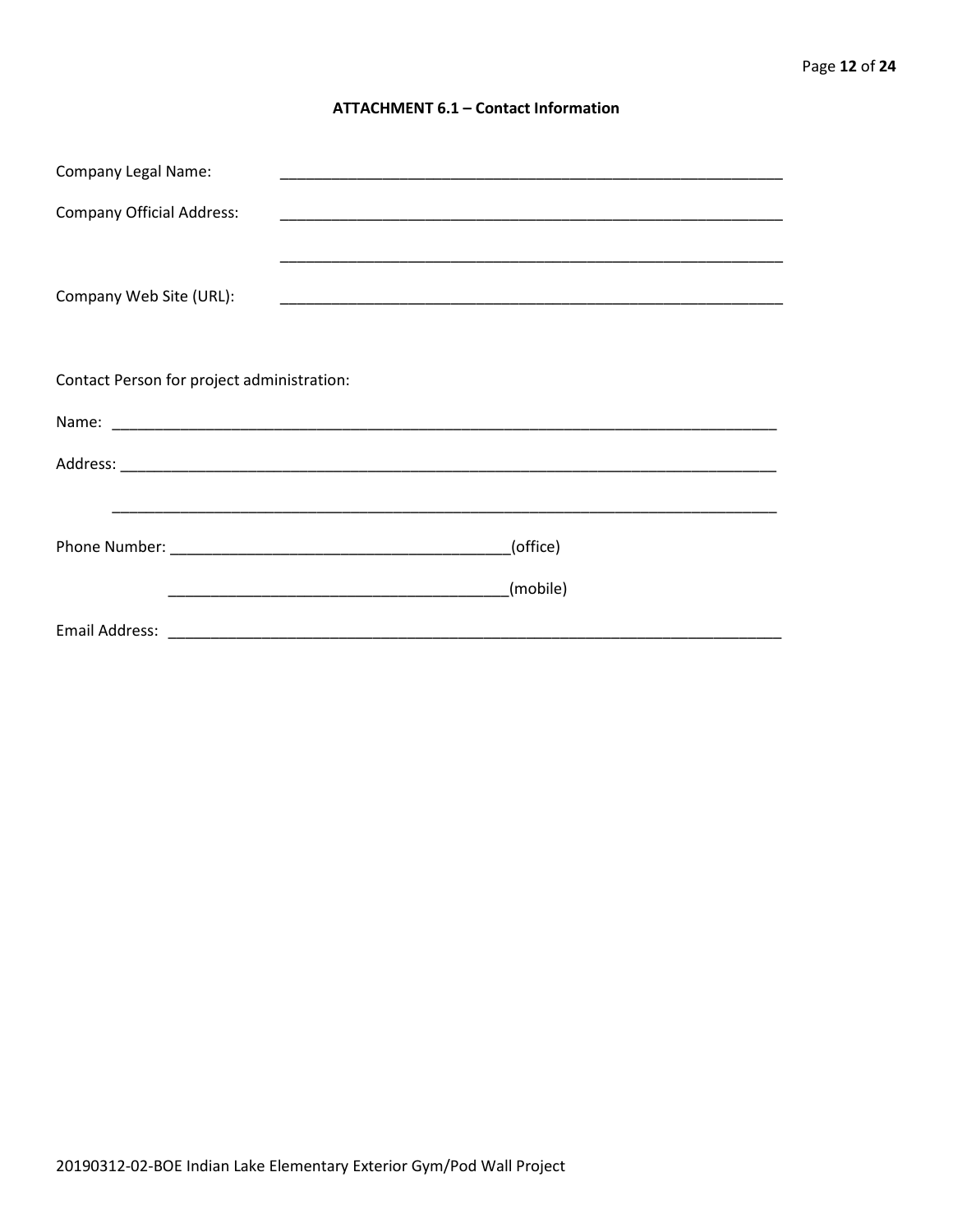

Attn: Purchasing Supervisor 1500 Airport Road Gallatin, TN 37066

### **ATTACHMENT 6.2 – Bid Form/Certification 20190312-02-BOE Indian Lake Elementary Exterior Gym/Pod Wall Project**

| a duly authorized representative of |
|-------------------------------------|
|                                     |

\_\_\_\_\_\_\_\_\_\_\_\_\_\_\_\_\_\_\_\_\_\_\_\_\_\_\_\_\_\_\_\_\_\_\_\_\_\_\_\_\_\_\_\_\_\_\_\_\_\_\_\_\_\_\_\_\_\_\_\_\_\_\_\_\_\_ hereby submit our bid for **20190312-**

**02-BOE Indian Lake Elementary Exterior Gym/Pod Wall Project** in accordance with the specifications and instructions

set forth in these bid documents.

Date \_\_\_\_\_\_\_\_\_\_\_\_\_\_\_\_\_\_\_\_\_\_\_\_\_\_\_\_\_\_\_\_

| <b>Gym Roof Rectangle Walls</b> |  |
|---------------------------------|--|
| <b>Pod Wall Enclosure</b>       |  |
| <b>GRAND TOTAL</b>              |  |

| (street) | (city, state, zip) |
|----------|--------------------|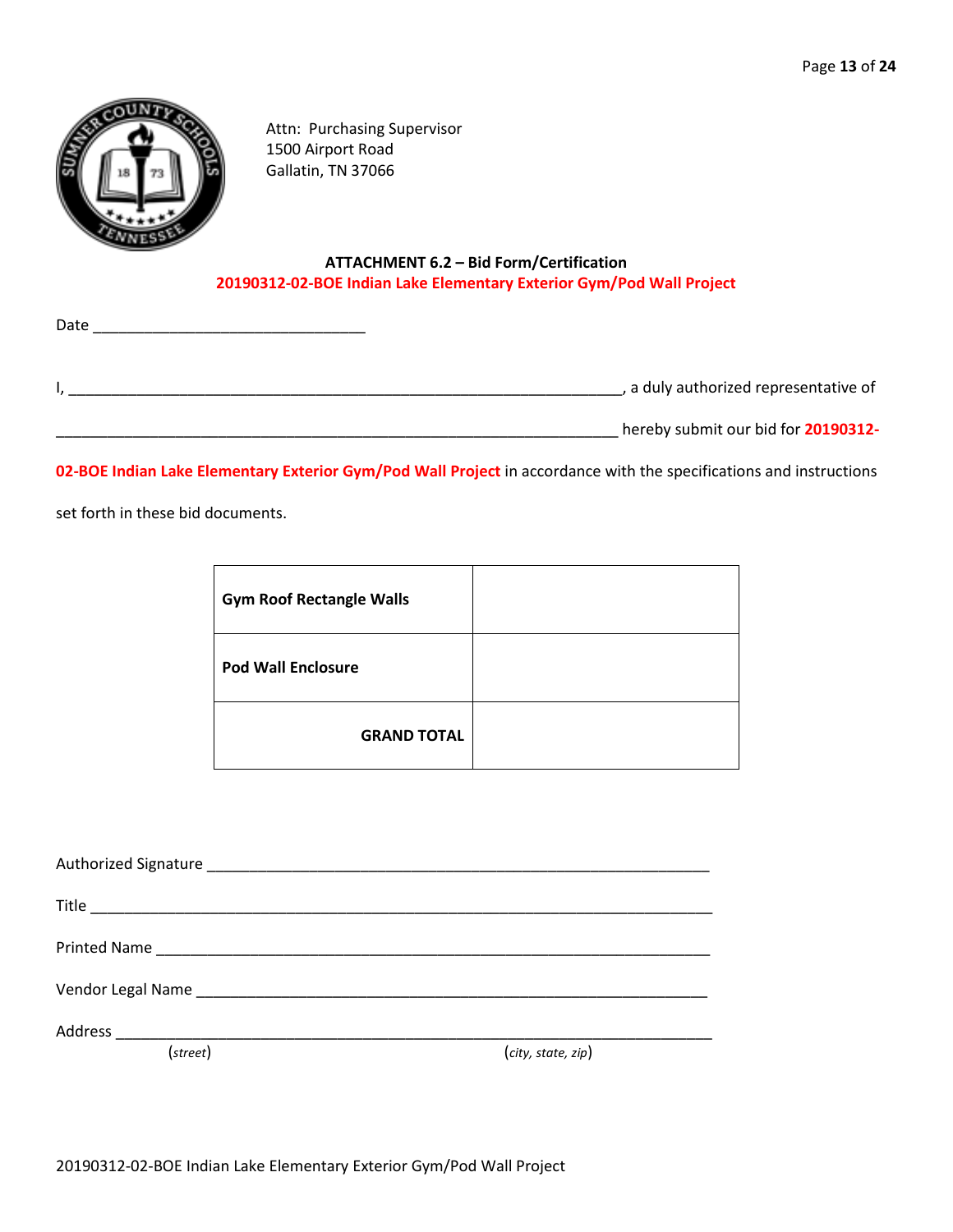| <b>ATTACHMENT 6.3 - References</b> |  |  |
|------------------------------------|--|--|
|------------------------------------|--|--|

\*Proposers may copy this page and submit additional references.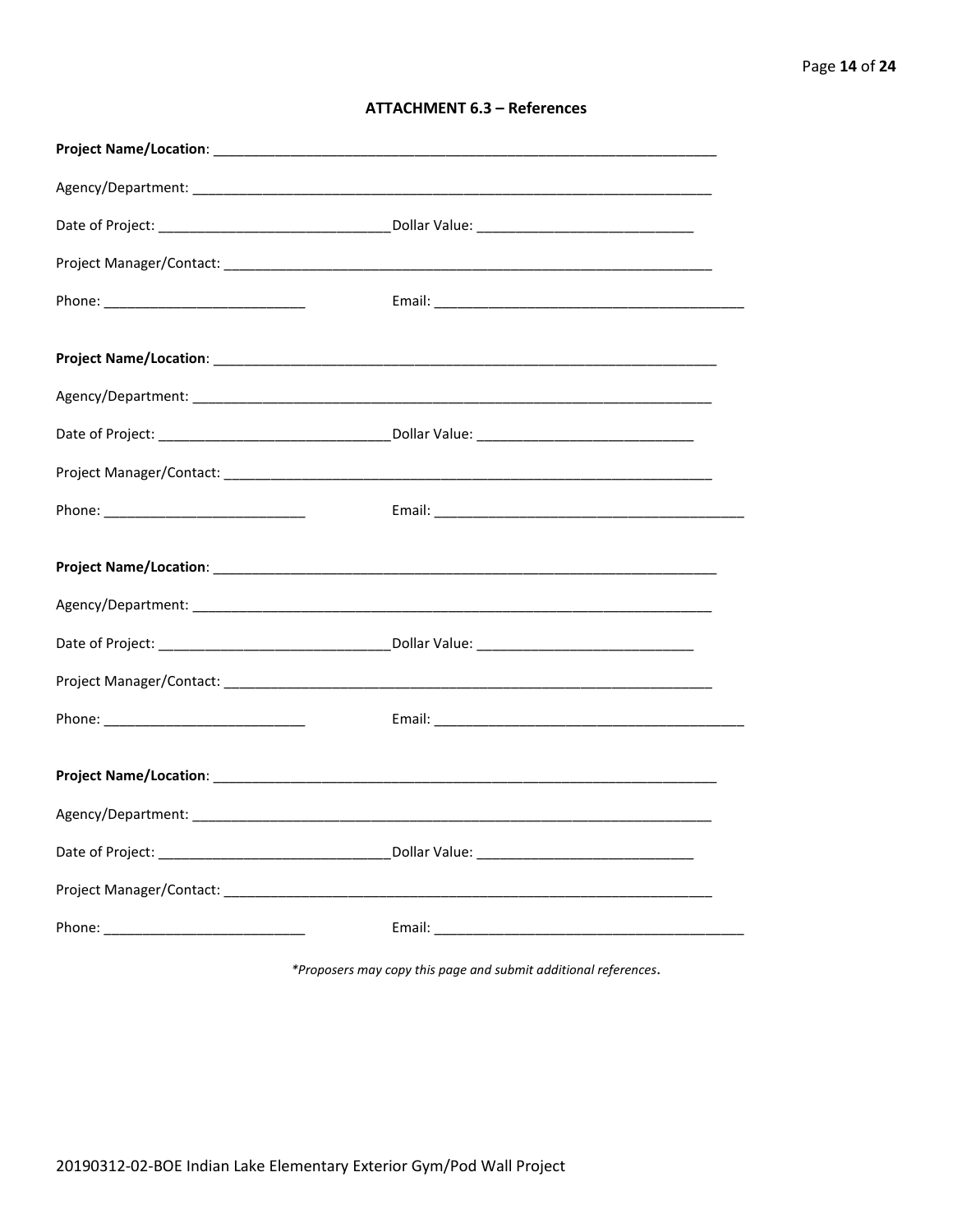#### **ATTACHMENT 6.4 – Certification Regarding Debarment or Suspension**

The prospective participant certifies, to the best of its knowledge and belief, that it and its principals:

- Are not presently debarred, suspended, proposed for debarment, declared ineligible or voluntarily excluded from participation in transactions under federal non-procurement programs by any federal department or agency;
- Have not, within the three-year period preceding the proposal, had one or more public transactions (federal, state or local) terminated for cause or default; and
- Are not presently indicated or otherwise criminally or civilly charged by a government entity (federal, state or local) and have not, within the three-year period preceding the bid, been convicted or had a civil judgement rendered against it:
	- $\circ$  For the commission of fraud or a criminal offense in connection with obtaining, attempting to obtain or performing a public transaction (federal, state or local) or a procurement contract under such a public transaction;
	- $\circ$  For the violation of federal or state antitrust statutes, including those proscribing price fixing between competitors, the allocation of customers between competitors, or bid rigging; or
	- $\circ$  For the commission of embezzlement, theft, forgery, bribery, falsification or destruction of records, making false statements, or receiving stolen property.

\_\_\_\_\_\_\_\_\_\_\_\_\_\_\_\_\_\_\_\_\_\_\_\_\_\_\_\_\_\_\_\_\_\_\_\_\_\_\_\_\_\_\_\_\_\_\_\_\_\_\_\_

I understand that a false statement on this certification may be grounds for the rejection of this proposal or the termination of the award. In addition, under 18 U.S.C. 1001, a false statement may result in a fine of up to \$10,000 or imprisonment for up to five years, or both.

Name of Participating Agency: \_\_\_\_\_\_\_\_\_\_\_\_\_\_\_\_\_\_\_\_\_\_\_\_\_\_\_\_\_\_\_\_\_\_\_\_\_\_\_\_\_\_\_\_\_\_\_\_\_\_\_\_\_\_\_\_\_\_\_\_

Name and Title of Authorized Representative: \_\_\_\_\_\_\_\_\_\_\_\_\_\_\_\_\_\_\_\_\_\_\_\_\_\_\_\_\_\_\_\_\_\_\_\_\_\_\_\_\_\_\_\_\_\_\_

Signature of Authorized Representative: \_\_\_\_\_\_\_\_\_\_\_\_\_\_\_\_\_\_\_\_\_\_\_\_\_\_\_\_\_\_\_\_\_\_\_\_\_\_\_\_\_\_\_\_\_\_\_\_\_\_\_\_

Date: \_\_\_\_\_\_\_\_\_\_\_\_\_\_\_\_\_\_\_\_\_\_\_\_\_\_\_\_

\_\_\_\_ I am unable to certify to the above statement. Attached is my explanation.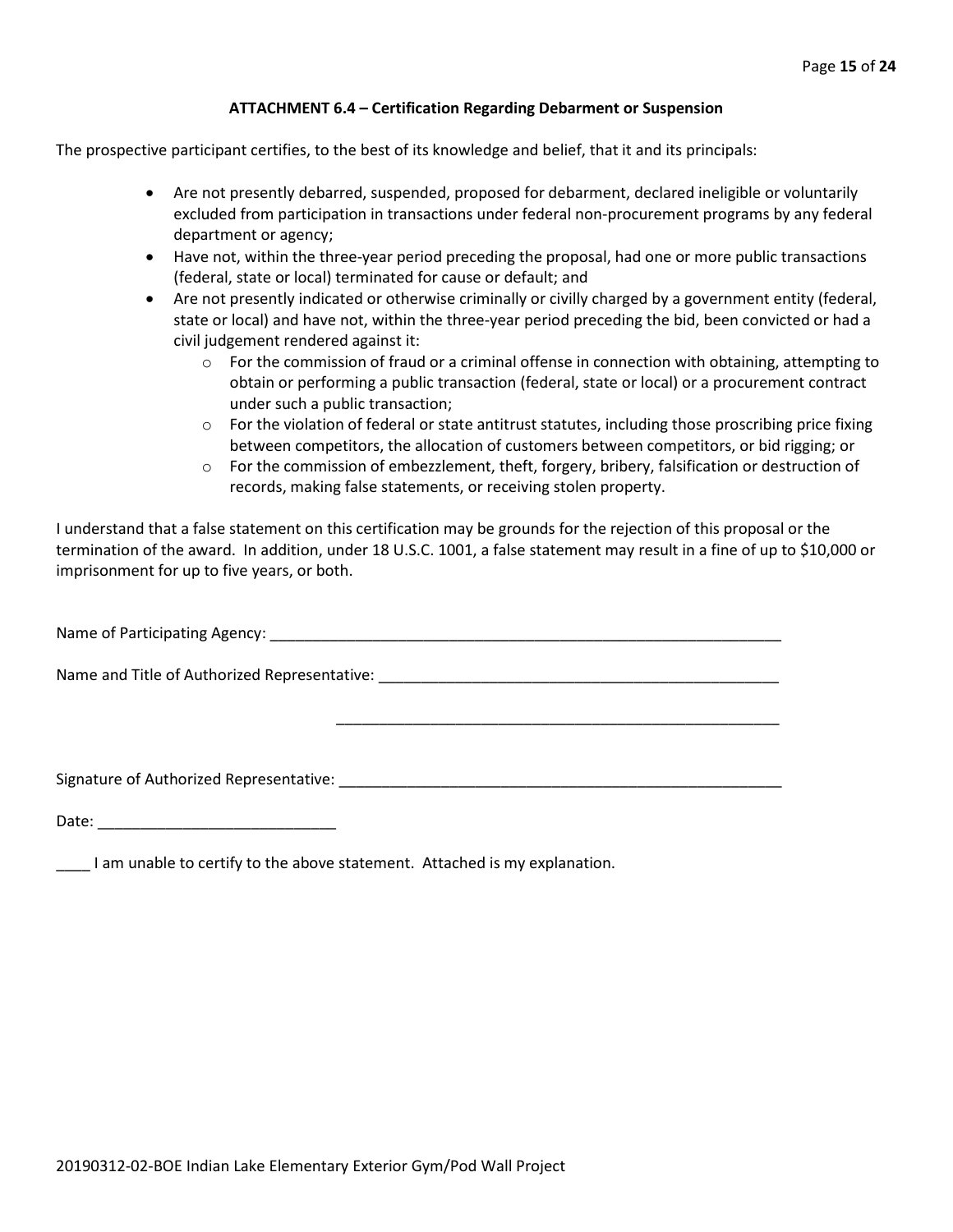#### **ATTACHMENT 6.5 – Condition of Submitting Proposal**

The undersigned Proposer has carefully examined all instructions, requirements, specifications, terms and conditions of the RFP and certifies:

- It is a reputable company regularly engaged in providing goods and/or services necessary to meet the requirements, specifications, terms and conditions of the RFP.
- All statements, information and representations prepared and submitted in response to the RFP are current, complete, true and accurate. Proposer acknowledges that the Sumner County Board of Education (SCS) will rely on such statements, information and representations in selecting the successful proposer(s).
- That the prices quoted shall be SCSs pricing for the products and/or service.
- It shall be bound by all statements, representations, warranties and guarantees made in its proposal.
- Proposer acknowledges that the contract may be canceled if any conflict of interest or appearance of a conflict of interest is discovered by SCS, in its sole discretion.
- All purchase orders must be duly authorized and executed by SCS and subject to the terms and conditions of the RFP.

By checking this box, Proposer agrees that SCS reserves the right to extend the terms, conditions, and prices of this contract to other Institutions (such as State, Local and/or Public Agencies) who express an interest in participating in any contract that results from this RFP. Each of the piggyback Institutions will issue their own purchasing documents for the goods/services. Proposer agrees that SCS shall bear no responsibility or liability for any agreements between Proposer and the other Institution(s) who desire to exercise this option.

| ADDRESS: |                                                           |
|----------|-----------------------------------------------------------|
|          |                                                           |
| PHONE:   | (office)                                                  |
|          | (mobile)                                                  |
| EMAIL:   | <u> 1980 - John Stein, Amerikaansk politiker († 1900)</u> |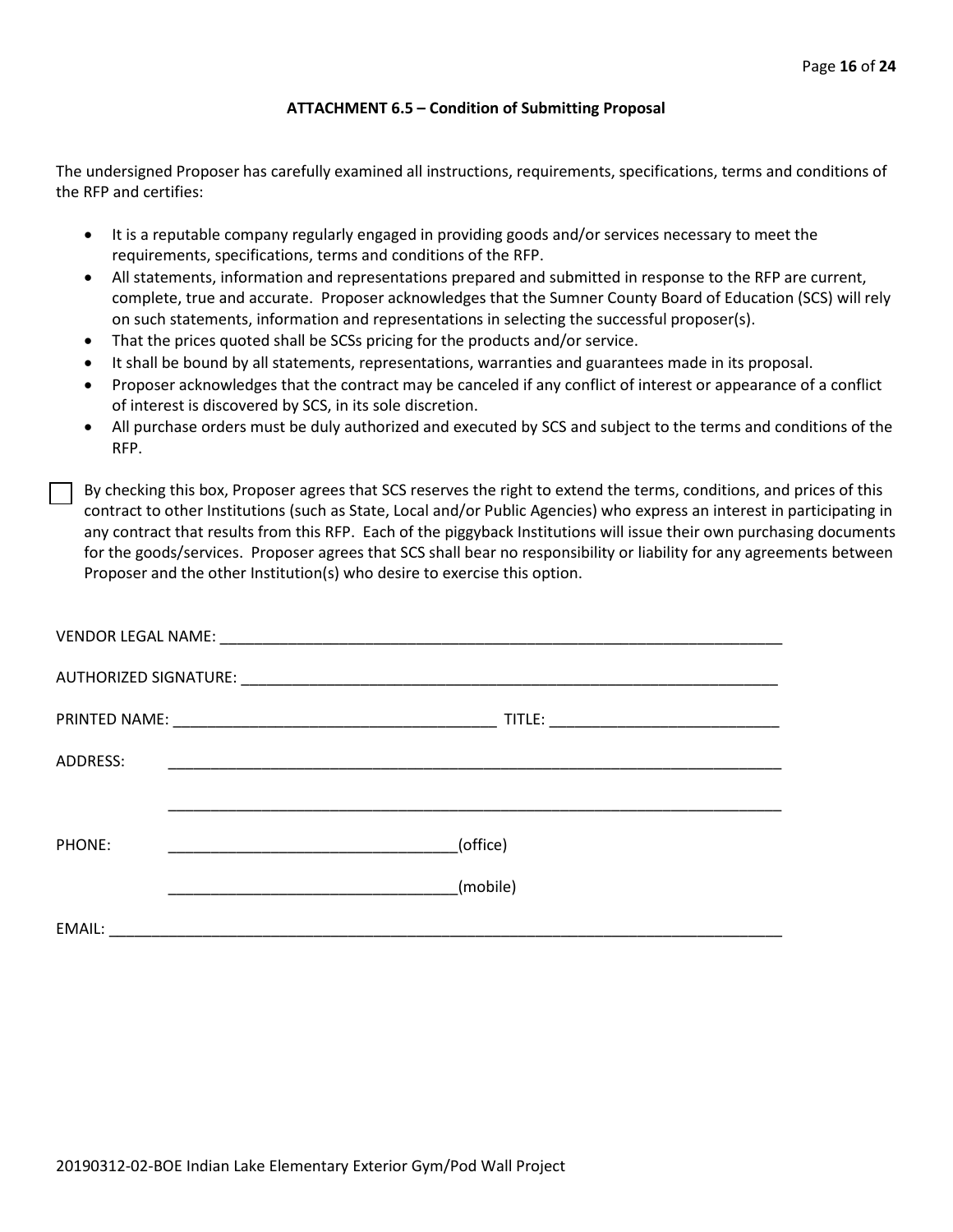#### **ATTACHMENT 6.6 – Statement of Non-Collusion**

The undersigned affirms that they are duly authorized to execute this contract, that this company, corporation, firm, partnership or individual has not prepared this proposal in collusion with any other respondent, and that the contents of this proposal as to prices, terms or conditions of said proposal have not been communicated by the undersigned nor by any employee or agent to any other person engaged in this type of business prior to the official opening of this proposal.

| Address: |          |  |  |  |  |
|----------|----------|--|--|--|--|
|          | (office) |  |  |  |  |
|          | (mobile) |  |  |  |  |
|          |          |  |  |  |  |
|          |          |  |  |  |  |
|          |          |  |  |  |  |
|          |          |  |  |  |  |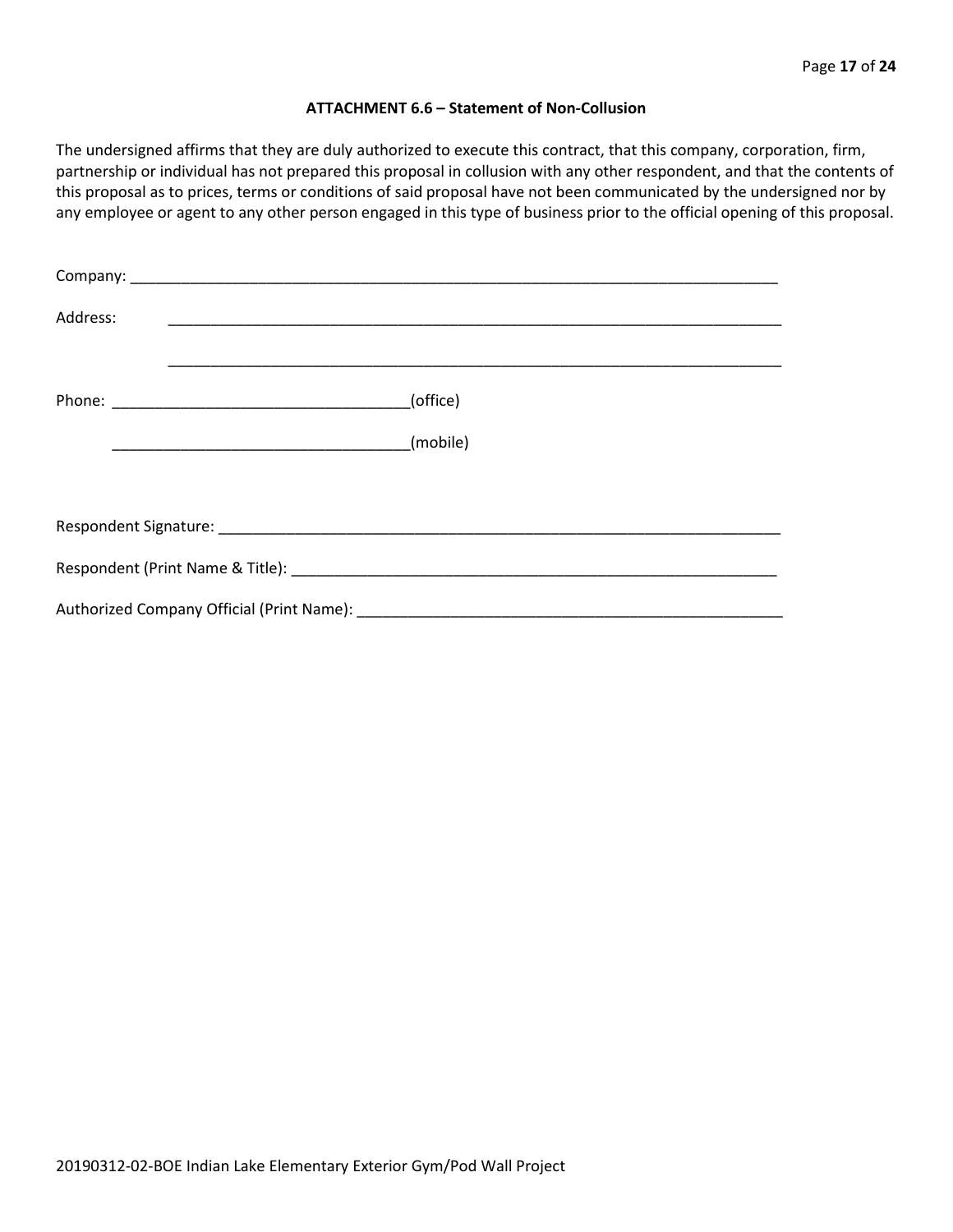#### **ATTACHMENT 6.7 – Attestation Re Personnel**

# **ATTESTATION RE PERSONNEL USED IN CONTRACT PERFORMANCE**

| CONTRACTOR LEGAL ENTITY NAME:                                          |  |
|------------------------------------------------------------------------|--|
| FEDERAL EMPLOYER IDENTIFICATION NUMBER:<br>(or Social Security Number) |  |

**The Contractor, identified above, does hereby attest, certify, warrant and assure that the Contractor shall not knowingly utilize the services of an illegal immigrant in the performance of this Contract and shall not knowingly utilize the services of any subcontractor who will utilize the services of an illegal immigrant in the performance of this Contract, T.C.A. § 12-3-309.**

SIGNATURE & DATE:

*NOTICE: This attestation MUST be signed by an individual empowered to contractually bind the Contractor.*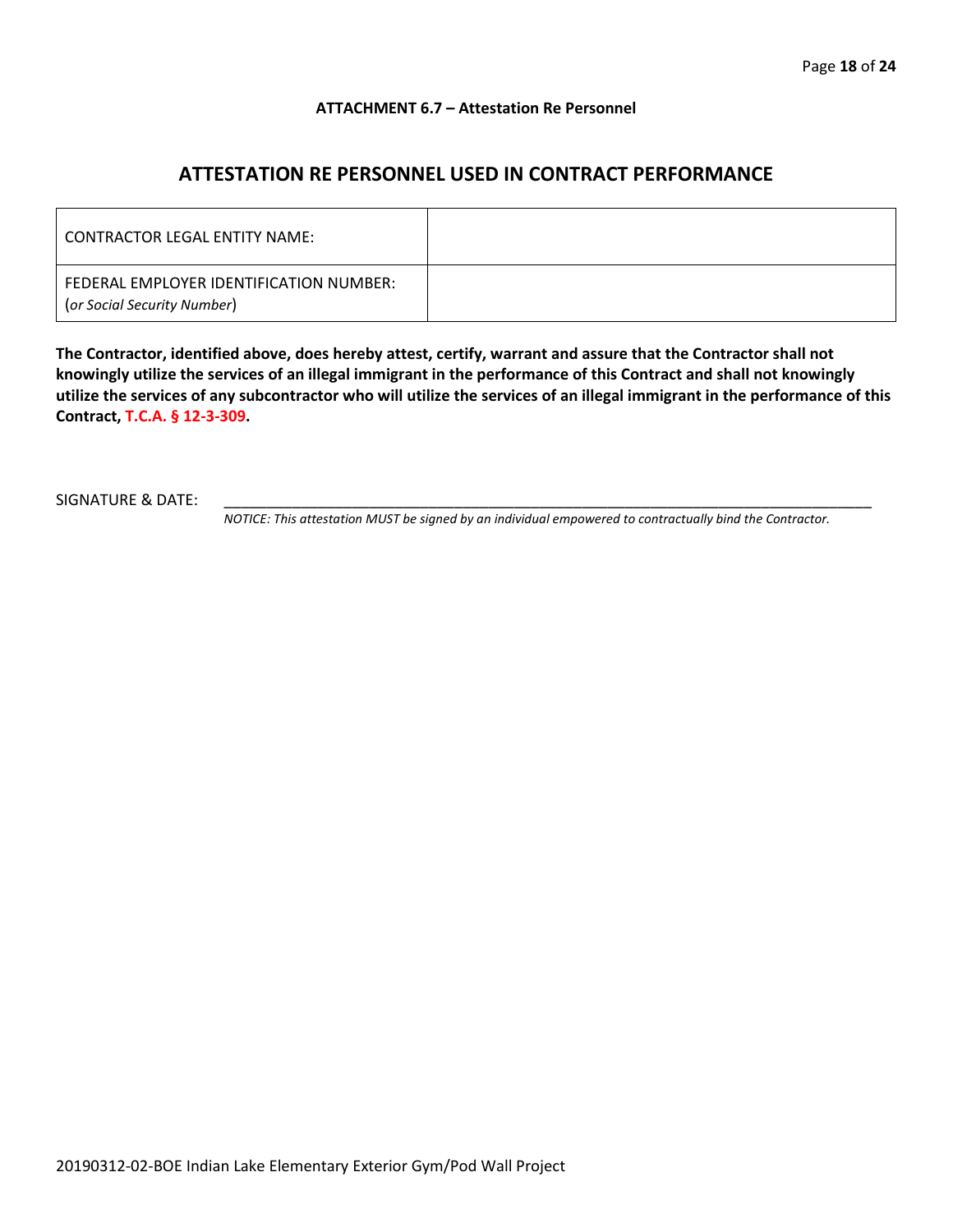#### **ATTACHMENT 6.8 – Drug Free Workplace Affidavit**

The Sumner County Board of Education is committed to maintaining a safe and productive work environment for its employees and to providing high quality service to its citizens. The goal of this policy is for Sumner County Board of Education employees and contractors to remain, or become and remain, drug-free. Abuse and dependency on alcohol and/or drugs can seriously affect the health of employees, contractors and citizens, jeopardize personal safety, impact the safety of others and impair job performance.

STATE OF

**COUNTY OF** \_\_\_\_\_\_\_\_\_\_\_\_\_\_\_\_\_\_\_\_\_\_\_\_\_\_\_\_\_\_\_\_\_

The undersigned, principal officer of

an employer of five (5) or more employees contracting with Sumner County Board of Education to provide goods or services, hereby states under oath as follows:

- 1. The undersigned is a principal officer of (hereinafter referred to as the "Company") and is duly authorized to execute this Affidavit on behalf of the Company.
- 2. The Company submits this Affidavit pursuant to T.C.A. § 50-9-113, which requires each employer with no less than five (5) employees receiving pay who contracts with the state and any local government to provide contracted services to submit an affidavit stating that such employer has a drug-free workplace program that complies with Title 50, Chapter 9 of the *Tennessee Code Annotated*.
- 3. The Company is in compliance with T.C.A. § 50-9-113 and all applicable Federal Laws, Rules and Regulations requiring a drug-free workplace program.

Further affiant saith not.

| <b>STATE OF</b>                                                                                                                                                                                  |  |             |
|--------------------------------------------------------------------------------------------------------------------------------------------------------------------------------------------------|--|-------------|
| <b>COUNTY OF</b>                                                                                                                                                                                 |  |             |
| I am personally acquainted (or proved to me on the basis of satisfactory evidence) and who acknowledged that such<br>person executed the foregoing affidavit for the purposes therein contained. |  | . with whom |
|                                                                                                                                                                                                  |  |             |
| <b>Notary Public</b>                                                                                                                                                                             |  |             |
| My commission expires: Network and the set of the set of the set of the set of the set of the set of the set o                                                                                   |  |             |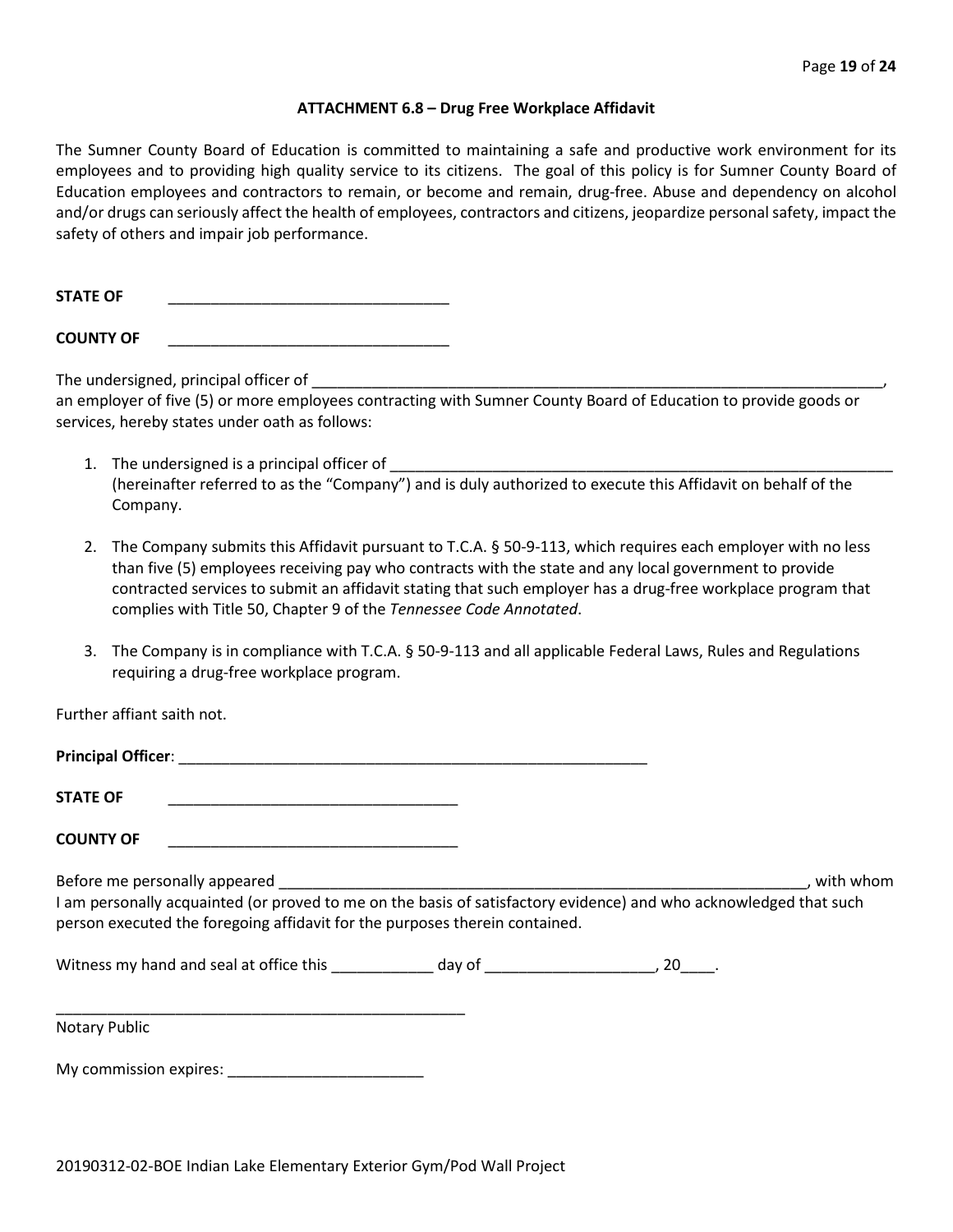#### **ATTACHMENT 6.9 – W9**

| <b>Request for Taxpayer</b><br>(Rev. December 2014)<br><b>Identification Number and Certification</b><br>Department of the Treasury<br>Internal Revenue Service                                                                                                                                                                                                                                                                                                                                                                                                                                                                                                                                                                                                                                                                                                                                                                                                                                                                                                                                                                                                                                                                                                                                                                                                                                                                                                                                                                                                                                                                                                                                                                                                                                                                                                                                                                                                                                                                                                                                                                                                                                                                                                                                                                                                                                                                                                                        |                                                                                                                                                                                                                                                                                                                            |                                                                                               |  |                                         |                                       |  |                                                                                                                                                                                         | Give Form to the<br>requester. Do not<br>send to the IRS. |  |  |                         |  |
|----------------------------------------------------------------------------------------------------------------------------------------------------------------------------------------------------------------------------------------------------------------------------------------------------------------------------------------------------------------------------------------------------------------------------------------------------------------------------------------------------------------------------------------------------------------------------------------------------------------------------------------------------------------------------------------------------------------------------------------------------------------------------------------------------------------------------------------------------------------------------------------------------------------------------------------------------------------------------------------------------------------------------------------------------------------------------------------------------------------------------------------------------------------------------------------------------------------------------------------------------------------------------------------------------------------------------------------------------------------------------------------------------------------------------------------------------------------------------------------------------------------------------------------------------------------------------------------------------------------------------------------------------------------------------------------------------------------------------------------------------------------------------------------------------------------------------------------------------------------------------------------------------------------------------------------------------------------------------------------------------------------------------------------------------------------------------------------------------------------------------------------------------------------------------------------------------------------------------------------------------------------------------------------------------------------------------------------------------------------------------------------------------------------------------------------------------------------------------------------|----------------------------------------------------------------------------------------------------------------------------------------------------------------------------------------------------------------------------------------------------------------------------------------------------------------------------|-----------------------------------------------------------------------------------------------|--|-----------------------------------------|---------------------------------------|--|-----------------------------------------------------------------------------------------------------------------------------------------------------------------------------------------|-----------------------------------------------------------|--|--|-------------------------|--|
| σû<br>page                                                                                                                                                                                                                                                                                                                                                                                                                                                                                                                                                                                                                                                                                                                                                                                                                                                                                                                                                                                                                                                                                                                                                                                                                                                                                                                                                                                                                                                                                                                                                                                                                                                                                                                                                                                                                                                                                                                                                                                                                                                                                                                                                                                                                                                                                                                                                                                                                                                                             | 1 Name (as shown on your income tax return). Name is required on this line; do not leave this line blank.<br>2 Business name/disregarded entity name, if different from above<br>4 Exemptions (codes apply only to<br>3 Check appropriate box for federal tax classification; check only one of the following seven boxes: |                                                                                               |  |                                         |                                       |  |                                                                                                                                                                                         |                                                           |  |  |                         |  |
| Specific Instructions on<br>C Corporation<br>S Corporation Partnership<br>Individual/sole proprietor or<br>Trust/estate<br>Print or type<br>single-member LLC<br>Limited liability company. Enter the tax classification (C=C corporation, S=S corporation, P=partnership) ▶<br>Note. For a single-member LLC that is disregarded, do not check LLC; check the appropriate box in the line above for<br>the tax classification of the single-member owner.<br>code (if any)<br>Other (see instructions) ▶                                                                                                                                                                                                                                                                                                                                                                                                                                                                                                                                                                                                                                                                                                                                                                                                                                                                                                                                                                                                                                                                                                                                                                                                                                                                                                                                                                                                                                                                                                                                                                                                                                                                                                                                                                                                                                                                                                                                                                              |                                                                                                                                                                                                                                                                                                                            |                                                                                               |  |                                         |                                       |  | certain entities, not individuals; see<br>instructions on page 3):<br>Exempt payee code (if any)<br>Exemption from FATCA reporting<br>(Applies to accounts maintained outside the U.S.) |                                                           |  |  |                         |  |
| See                                                                                                                                                                                                                                                                                                                                                                                                                                                                                                                                                                                                                                                                                                                                                                                                                                                                                                                                                                                                                                                                                                                                                                                                                                                                                                                                                                                                                                                                                                                                                                                                                                                                                                                                                                                                                                                                                                                                                                                                                                                                                                                                                                                                                                                                                                                                                                                                                                                                                    | 6 City, state, and ZIP code                                                                                                                                                                                                                                                                                                | 5 Address (number, street, and apt. or suite no.)<br>7 List account number(s) here (optional) |  | Requester's name and address (optional) |                                       |  |                                                                                                                                                                                         |                                                           |  |  |                         |  |
| Part I<br><b>Taxpayer Identification Number (TIN)</b><br>Social security number<br>Enter your TIN in the appropriate box. The TIN provided must match the name given on line 1 to avoid                                                                                                                                                                                                                                                                                                                                                                                                                                                                                                                                                                                                                                                                                                                                                                                                                                                                                                                                                                                                                                                                                                                                                                                                                                                                                                                                                                                                                                                                                                                                                                                                                                                                                                                                                                                                                                                                                                                                                                                                                                                                                                                                                                                                                                                                                                |                                                                                                                                                                                                                                                                                                                            |                                                                                               |  |                                         |                                       |  |                                                                                                                                                                                         |                                                           |  |  |                         |  |
| backup withholding. For individuals, this is generally your social security number (SSN). However, for a<br>resident alien, sole proprietor, or disregarded entity, see the Part I instructions on page 3. For other<br>entities, it is your employer identification number (EIN). If you do not have a number, see How to get a<br>TIN on page 3.<br>Note. If the account is in more than one name, see the instructions for line 1 and the chart on page 4 for<br>guidelines on whose number to enter.                                                                                                                                                                                                                                                                                                                                                                                                                                                                                                                                                                                                                                                                                                                                                                                                                                                                                                                                                                                                                                                                                                                                                                                                                                                                                                                                                                                                                                                                                                                                                                                                                                                                                                                                                                                                                                                                                                                                                                               |                                                                                                                                                                                                                                                                                                                            |                                                                                               |  |                                         | or                                    |  |                                                                                                                                                                                         |                                                           |  |  |                         |  |
|                                                                                                                                                                                                                                                                                                                                                                                                                                                                                                                                                                                                                                                                                                                                                                                                                                                                                                                                                                                                                                                                                                                                                                                                                                                                                                                                                                                                                                                                                                                                                                                                                                                                                                                                                                                                                                                                                                                                                                                                                                                                                                                                                                                                                                                                                                                                                                                                                                                                                        |                                                                                                                                                                                                                                                                                                                            |                                                                                               |  |                                         | <b>Employer identification number</b> |  |                                                                                                                                                                                         |                                                           |  |  |                         |  |
| Under penalties of perjury, I certify that:<br>1. The number shown on this form is my correct taxpayer identification number (or I am waiting for a number to be issued to me); and<br>2. I am not subject to backup withholding because: (a) I am exempt from backup withholding, or (b) I have not been notified by the Internal Revenue<br>Service (IRS) that I am subject to backup withholding as a result of a failure to report all interest or dividends, or (c) the IRS has notified me that I am<br>no longer subject to backup withholding; and<br>3. I am a U.S. citizen or other U.S. person (defined below); and<br>4. The FATCA code(s) entered on this form (if any) indicating that I am exempt from FATCA reporting is correct.<br>Certification instructions. You must cross out item 2 above if you have been notified by the IRS that you are currently subject to backup withholding<br>because you have failed to report all interest and dividends on your tax return. For real estate transactions, item 2 does not apply. For mortgage<br>interest paid, acquisition or abandonment of secured property, cancellation of debt, contributions to an individual retirement arrangement (IRA), and<br>generally, payments other than interest and dividends, you are not required to sign the certification, but you must provide your correct TIN. See the<br>instructions on page 3.                                                                                                                                                                                                                                                                                                                                                                                                                                                                                                                                                                                                                                                                                                                                                                                                                                                                                                                                                                                                                                                                          |                                                                                                                                                                                                                                                                                                                            |                                                                                               |  |                                         |                                       |  |                                                                                                                                                                                         |                                                           |  |  |                         |  |
| Sign<br>Here                                                                                                                                                                                                                                                                                                                                                                                                                                                                                                                                                                                                                                                                                                                                                                                                                                                                                                                                                                                                                                                                                                                                                                                                                                                                                                                                                                                                                                                                                                                                                                                                                                                                                                                                                                                                                                                                                                                                                                                                                                                                                                                                                                                                                                                                                                                                                                                                                                                                           | Signature of<br>U.S. person $\blacktriangleright$                                                                                                                                                                                                                                                                          |                                                                                               |  | Date P                                  |                                       |  |                                                                                                                                                                                         |                                                           |  |  |                         |  |
| · Form 1098 (home mortgage interest), 1098-E (student loan interest), 1098-T<br><b>General Instructions</b><br>(tuition)<br>Section references are to the Internal Revenue Code unless otherwise noted.<br>• Form 1099-C (canceled debt)<br>Future developments. Information about developments affecting Form W-9 (such<br>. Form 1099-A (acquisition or abandonment of secured property)<br>as legislation enacted after we release it) is at www.irs.gov/fw9.<br>Use Form W-9 only if you are a U.S. person (including a resident alien), to<br><b>Purpose of Form</b><br>provide your correct TIN.<br>If you do not return Form W-9 to the requester with a TIN, you might be subject<br>An individual or entity (Form W-9 requester) who is required to file an information<br>to backup withholding. See What is backup withholding? on page 2.<br>return with the IRS must obtain your correct taxpayer identification number (TIN)<br>which may be your social security number (SSN), individual taxpayer identification<br>By signing the filled-out form, you:<br>number (ITIN), adoption taxpayer identification number (ATIN), or employer<br>1. Certify that the TIN you are giving is correct (or you are waiting for a number<br>identification number (EIN), to report on an information return the amount paid to<br>to be issued).<br>you, or other amount reportable on an information return. Examples of information<br>2. Certify that you are not subject to backup withholding, or<br>returns include, but are not limited to, the following:<br>3. Claim exemption from backup withholding if you are a U.S. exempt payee. If<br>· Form 1099-INT (interest earned or paid)<br>applicable, you are also certifying that as a U.S. person, your allocable share of<br>. Form 1099-DIV (dividends, including those from stocks or mutual funds)<br>any partnership income from a U.S. trade or business is not subject to the<br>. Form 1099-MISC (various types of income, prizes, awards, or gross proceeds)<br>withholding tax on foreign partners' share of effectively connected income, and<br>. Form 1099-B (stock or mutual fund sales and certain other transactions by<br>4. Certify that FATCA code(s) entered on this form (if any) indicating that you are<br>brokers)<br>exempt from the FATCA reporting, is correct. See What is FATCA reporting? on<br>page 2 for further information.<br>· Form 1099-S (proceeds from real estate transactions) |                                                                                                                                                                                                                                                                                                                            |                                                                                               |  |                                         |                                       |  |                                                                                                                                                                                         |                                                           |  |  |                         |  |
|                                                                                                                                                                                                                                                                                                                                                                                                                                                                                                                                                                                                                                                                                                                                                                                                                                                                                                                                                                                                                                                                                                                                                                                                                                                                                                                                                                                                                                                                                                                                                                                                                                                                                                                                                                                                                                                                                                                                                                                                                                                                                                                                                                                                                                                                                                                                                                                                                                                                                        |                                                                                                                                                                                                                                                                                                                            | ● Form 1099-K (merchant card and third party network transactions)<br>Cat. No. 10231X         |  |                                         |                                       |  |                                                                                                                                                                                         |                                                           |  |  | Form W-9 (Rev. 12-2014) |  |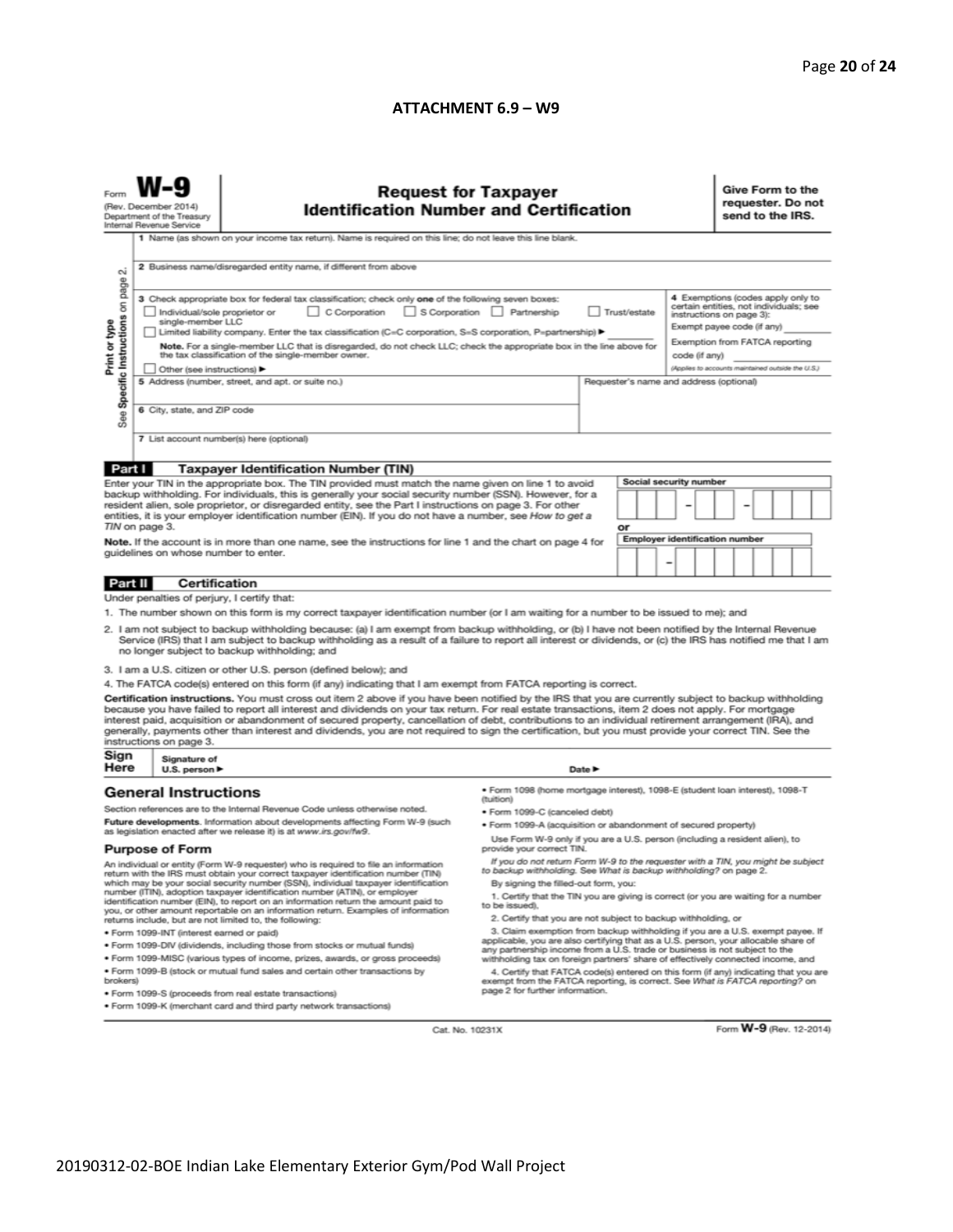#### **ATTACHMENT 6.10 – Standard Terms & Conditions SUMNER COUNTY BOARD OF EDUCATION (SCS)**

#### **1. PREPARATION AND SUBMISSION OF BID.**

- **a.** Failure to examine any drawings**,** specifications, or instructions will be at the proposer's risk. Any deviation from the stated terms, conditions and specifications must be coordinated with and approved in writing by the SCS Purchasing Supervisor.
- **b.** RFP SUBMITTAL / SIGNATURE: Proposal shall give the full name and business address of the bidder. If the proposer is a corporation, the name shall be stated as it is in the corporate charter. Proposals must be signed in ink by the proposer's authorized agent. Unsigned proposals will be rejected. Proposals are to be sealed and the outside of the envelope is to reference the RFP number. The person signing the proposal must show their title, and if requested by the institution, must furnish satisfactory proof of his or her authority to bind his or her company in contract. Proposer understands that by submitting a proposal with an authorized signature, it shall constitute an offer to SCS. Proposals must be typewritten or in ink; otherwise they may not be considered. Purchase orders will be issued to the firm name appearing on the W9. Electronic submissions via email, fax, etc. shall not be accepted.
- **c.** SCS is not responsible for any costs incurred by any vendor pursuant to the RFP. The vendor shall be responsible for all costs incurred in connection with the preparation and submission of its proposal.
- **d.** All proposers must be in compliance with T.C.A. § 62-6-119 at the time of proposal submission and provide evidence of compliance with the applicable provisions of the chapter before such proposal may be considered.
- **e.** Proposals are to be received in the location designated in the RFP no later than the specified date and time. Late submissions will NOT be opened or considered.
- **f.** No erasures permitted. Errors may be crossed out and corrections printed in ink or typewritten adjacent to error and must be initialed in ink by person signing the proposal.
- **g.** Specifications: Reference to available specifications shall be sufficient to make the terms of the specifications binding on the proposer. The use of the name of a manufacturer, or any special brand or make in describing an item does not restrict the proposer to that manufacturer or specific article, unless specifically stated. Comparable products of other manufacturers will be considered if proof of compatibility is contained in the proposal. Proposers are required to notify SCSs Purchasing Supervisor whenever specifications/procedures are not perceived to be fair and open. The articles on which the proposal is submitted must be equal or superior to that specified. Informative and Descriptive Literature: The proposer must show brand or trade names of the articles proposed, when applicable. It shall be the responsibility of the proposer, including proposer's whose product is referenced, to furnish with the proposer such specifications, catalog pages, brochures or other data as will provide an adequate basis for determining the quality and functional capabilities of the product offered. Failure to provide this data may be considered valid justification for rejection of proposer.
- **h.** Samples: Samples of items when called for, must be furnished free of expense, and if not destroyed will, upon proposer's request within ten (10) days of RFP opening, be returned at the proposer's expense. Each sample must be labeled with the proposer's name, manufacturer's brand name and number, RFP number and item reference.
- **i.** Time of Performance: The number of calendar days in which delivery is to be made after receipt of order shall be stated in the RFP and may be a factor in making an award, price notwithstanding. If no delivery time is stated in the bid, bidder agrees that delivery is to be made within two weeks (10 business days) of order.
- **j.** Transportation and delivery charges should be included in the price and be fully prepaid by the vendor to the destination specified in the RFP. Proposal prices shall include delivery of all items F.O.B. destination.
- **k.** New materials and supplies must be delivered unless otherwise specifically stated in the RFP.
- **l.** Alternate/multiple bids will not be considered unless specifically called for in the RFP.
- **m.** Only proposals submitted on RFP forms furnished by SCS will be considered.
- n. By signing this RFP where indicated, the proposer agrees to strictly abide by all local, state and federal statutes and regulations. The proposer further certifies that this proposer is made without collusion or fraud.
- **o.** Error in Proposal. In case of error in the extension of prices in the proposal, the unit price will govern. Late submissions will NOT be opened or considered. Proposers are cautioned to verify their proposals before submission, as amendments received after the ITB deadline will not be considered. No proposals shall be altered, amended or withdrawn after opening. After proposal opening, a proposer may withdraw a proposal only when there is obvious clerical error such as a misplaced decimal point, or when enforcement of the proposal would impose unconscionable hardship due to an error in the proposal resulting in a quotation substantially below the other proposals received. Proposal withdrawals will be considered only upon written request of the proposer.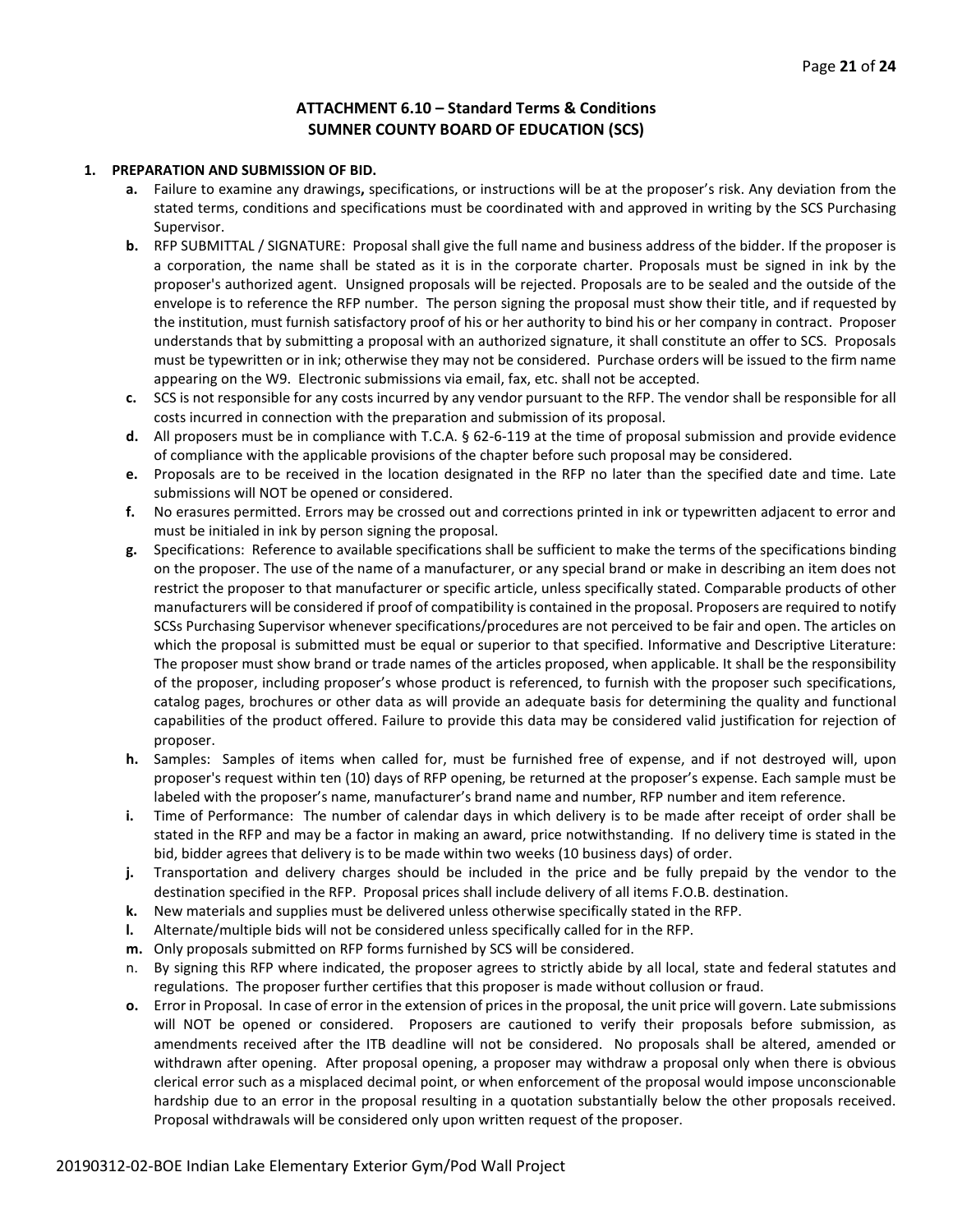- **2. OPEN RECORDS.** In order to comply with the provisions of the Tennessee Open Records Act, all proposals will be publicly opened and are subject to public inspection after the award upon written request. Proposers may be present at ITB opening. Summary information will be posted the SCS website, www.sumnerschools.org under the Invitation to Bid link.
- **3. ACCEPTANCE AND AWARD.** SCS reserves the right to reject any and all proposals and to waive any informality in proposals and, unless otherwise specified by the proposer to accept any item in the proposal. Action to reject all proposals shall be taken for unreasonably high prices, errors in the proposal documents, cessation of need, unavailability of funds, or any other reason approved by SCS.
	- a. Contracts and purchases will be made with the lowest, responsive, responsible, qualified proposer. The quality of the articles to be supplied, their conformity with the specifications, their suitability to the requirements of the Institution, cash discount offered, and the delivery terms will be taken into consideration.
	- b. Any deviation from these stated terms, specifications and conditions must be coordinated with and approved in writing by the Purchasing Supervisor.
	- c. Prices quoted on the response (if any) are to be considered firm and binding until the said equipment, supplies or services are in the possession of SCS.
	- d. SCS reserves the right to order more or less than the quantity listed in the proposal.
	- e. If a proposer fails to state a time within which a proposal must be accepted, it is understood and agreed that SCS shall have ninety (90) days to accept.
	- f. No purchase or contract is authorized or valid until the issuance of a SCS purchase order in accordance with SCS policy. No SCS employee is authorized to purchase equipment, supplies or services prior to the issuance of such a purchase order.
	- g. The contract may not be assigned without written SCS consent.
	- h. If the appropriate space is marked on the ITB, other Institutions (such as State, Local and/or Public Agencies) may purchase off the contract during the same period as SCS.
	- i. The awarded proposer will be required to post a performance and payment bond in the amount of 25% of the contract price if it exceeds \$100,000 as stated by T.C.A. §12-4-201.
	- j. If the project cost is in excess of \$25,000 a performance bond must be secured by the requesting part in an amount equal to the market improvement value.
- **4. PAYMENT**. Payment terms must be specified in the proposal, including any discounts for early payment. Partial payments will not be approved unless justification for such payment can be shown. Terms will be NET 30 days. Payment will not be made until the conditions and specifications of the RFP are inspected and approved as conforming by persons appointed by SCS.
- **5. DEFAULT OF SELECTED VENDOR.** In case of vendor default, SCS may procure the articles or services from other sources and hold the defaulting vendor responsible for any resulting cost. If the awarded vendor violates any terms of their response, the contract, SCS policy or any law, they may be disqualified from proposing for a period of two years for minor violations or longer for major violations. Proposals from disqualified proposers will not be accepted during the period of disqualification.
- **6. INSPECTION OF PURCHASES.** Articles received which are not equivalent will not be accepted and will be picked up by the vendor or returned to vendor, shipping charges collect. SCS shall have a reasonable period in which to inspect and accept or reject materials without liability. If necessity requires SCS to use nonconforming materials, an appropriate reduction in payment may be made.
- **7. TAXES.** SCS is tax exempt; do not include taxes in quotation. Vendors making improvements or additions to or performing repair work on real property for SCS are liable for any applicable sales or use tax on tangible personal property used in connection with the contract or furnished to vendors by the state for use under the contract.
- **8. NONDISCRIMINATION.** SCS is an equal opportunity employer. SCS and bidder agree to comply with Titles VI and VII of the Civil Rights Act of 1964, Title IX of the Education Amendments of 1972, Section 504 of the Rehabilitation Act of 1973, Executive Order 11,246, the Americans with Disabilities Act of 1990 and the related regulations to each. Each party assures that it will not discriminate against any individual including, but not limited to employees or applicants for employment and/or students, because of race, religion, creed, color, sex, age, disability, veteran status or national origin. In the event that any claims should arise with regards to violations of any such local, state or federal law, statues, rule or regulations, the vendor will indemnify and hold SCS harmless for any damages, including court costs or attorney fees, which might be incurred.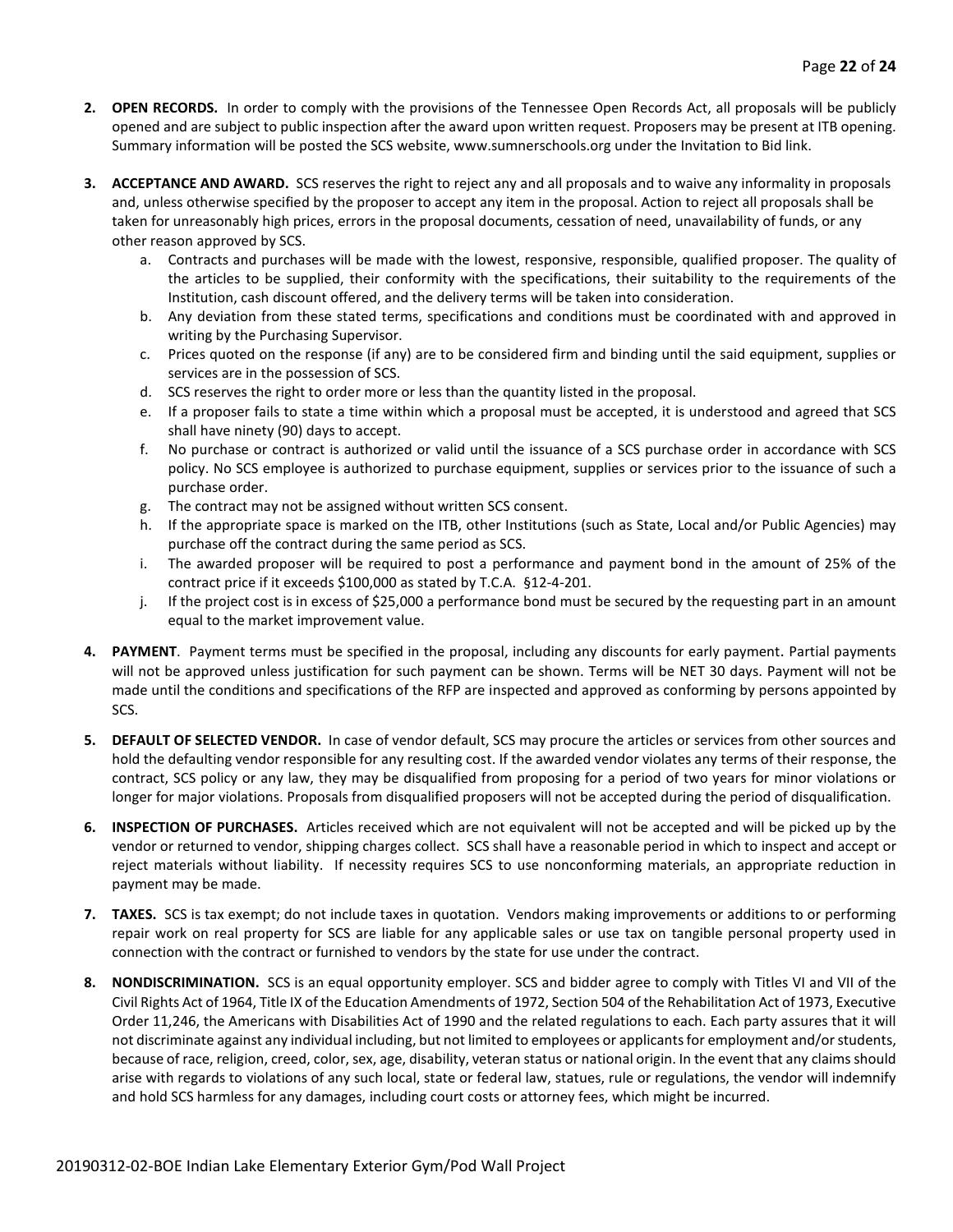- **9. PROHIBITIONS/NO VENDOR CONTRACT FORM.** Acceptance of gifts from vendors is prohibited. T.C.A. §12-4-106. The contract documents for purchase under this RFP shall consist of the successful proposer's bid and SCSs purchase order. **The proposer may request exceptions to terms and conditions and/or request SCS to accept other terms and conditions by means of subsequent documents such as invoices, warranty agreements, license agreements, etc. All subsequent document shall be open to revision for impermissible language. SCS reserves the right to render the proposal unresponsive and subject the proposal to rejection if successful terms cannot be negotiated.**
- **10. PROHIBITION ON HIRING ILLEGAL IMMIGRANTS.** Tennessee Public Chapter No. 878 of 2006, T.C.A. §12-3-309, requires that Contractor attest in writing that Contractor will not knowingly utilize the services of illegal immigrants in the performance of this Contract and will not knowingly utilize the services of any subcontractor, if permitted under this Contract, who will utilize the services of illegal immigrants in the performance of this Contract. The attestation shall be made on the form, Attestation re Personnel Used in Contract Performance ("the Attestation"), which is attached and hereby incorporated by this reference.
- **11. SALES AND USE TAX.** Before the Purchase Order/Contract resulting from this RFP/RFQ is signed, the apparent successful proposer must be registered with the Department of Revenue for the collection of Tennessee sales and use tax as required by T.C.A. §12-3-306.
- **12. ASSIGNMENT.** Neither the vendor nor SCS may assign this agreement without prior written consent of the other party.
- **13. LIABILITIES.** The vendor shall indemnify SCS against liability for any suits, actions or claims of any character arising from or relating to the performance under this agreement by the vendor or its subcontractors. SCS has no obligation for the payment of any judgement or the settlement of any claim made against the vendor or its subcontractors as a result of obligations under this contract.
- **14. APPLICABLE LAW.** Any contract shall be interpreted under the laws and statutes of the State of Tennessee. SCS does not enter into contracts which provide for mediation or arbitration. Any action arising from any contract made from this RFP shall be brought in the state courts in Sumner County, TN or in the United States Federal District Court for the Middle District of Tennessee.

Additionally, it is a violation of state statutes to purchase materials, supplies, services or any other item from a vendor that is a commissioner, official, employee or board member that has any financial or beneficial interest in such transaction, T.C.A. §12-4-101.

- **15. FUNDS**. The Proposer understands and accepts the non-appropriation of funds provision of SCS.
- **16. DATA PRIVACY AND SECURITY**. Personal Information (PI) includes but is not limited to that information protected by HIPAA, the HITECH Act, FERPA, or Gramm-Leach-Bliley) or such information which would allow a third party to gain access to the personal, medical or financial records of any of any party. Vendor represents and warrants that its collection, access, use, storage, disposal and disclosure of PI complies with all applicable federal and state privacy and data protection laws. Vendor represents and warrants that Vendor will maintain compliance with the SSAE 16 standard, and shall undertake any audits and risk assessments Vendor deems necessary to maintain compliance with SSAE16. If PI provided by SCS to Vendor is subject to FERPA. Vendor agrees that in its handling of FERPA data it will perform as a school official as that term is defined by FERPA regulations. Vendor acknowledges that its improper disclosure or re-disclosure of PI covered by FERPA may, under certain circumstances, result in Vendor's exclusion from eligibility to contract with SCS for at least five (5) years. Vendor shall provide SCS with the name and contact information for an employee of Vendor who shall serve as SCS's primary security contact and shall be available to assist Customer twenty-four (24) hours per day, seven (7) days per week as a contact in resolving obligations associated with any security incident in which it is reasonably suspected that there has been a breach of information security. Vendor shall immediately mitigate or resolve any Security Incident, at Vendor's expense and in accordance with applicable privacy rights, laws, regulations and standards. Vendor shall reimburse SCS for actual costs incurred by SCS in responding to, and mitigating damages caused by, any Security Incident, including all costs of notice and/or remediation incurred under applicable law as a result of the Security Incident.
- **17. IRAN DIVESTMENT ACT.** By submission of this proposal, each proposer and each person signing on behalf of any proposer certified, and in the case of a joint proposal, each party thereto certifies as to its own organization, under penalty of perjury, that to the best of its knowledge and belief that each proposer is not on the list created pursuant to T.C.A. §12-12- 106.